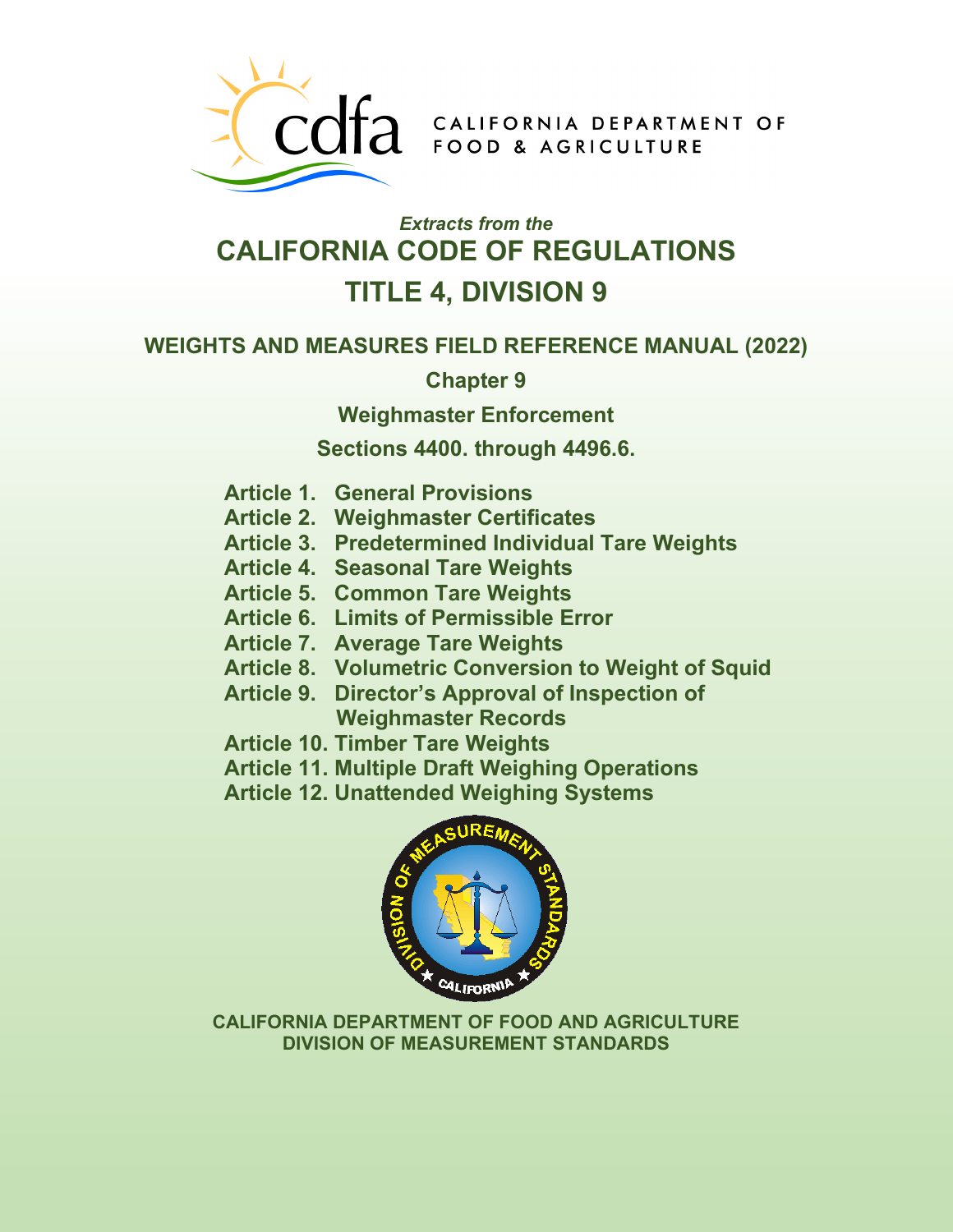# **DISCLAIMER**

This document represents the Division of Measurement Standards' field manual for enforcing regulations pertaining to weights and measures in California. This field manual is not to be considered as the official Code of Regulations, as published by Barclays Law Publishers.

To find the latest online version of the California Code of Regulations (CCR) Title 4, Division 9, visit the California Office of Administration Law at:

#### **[http://ccr.oal.ca.gov/linkedslice/default.asp?SP=CCR-](http://ccr.oal.ca.gov/linkedslice/default.asp?SP=CCR-1000&Action=Welcome)[1000&Action=Welcome](http://ccr.oal.ca.gov/linkedslice/default.asp?SP=CCR-1000&Action=Welcome)**

The CCR may also be accessed at<http://oal.ca.gov/> by selecting the link Titled "California Code of Regulations" under the list of "Sponsored Links" in the left column on the OAL Home page.

For information concerning the contents of this document, please contact the Division of Measurement Standards by e-mail at **[dms@cdfa.ca.gov](mailto:dms@cdfa.ca.gov)**.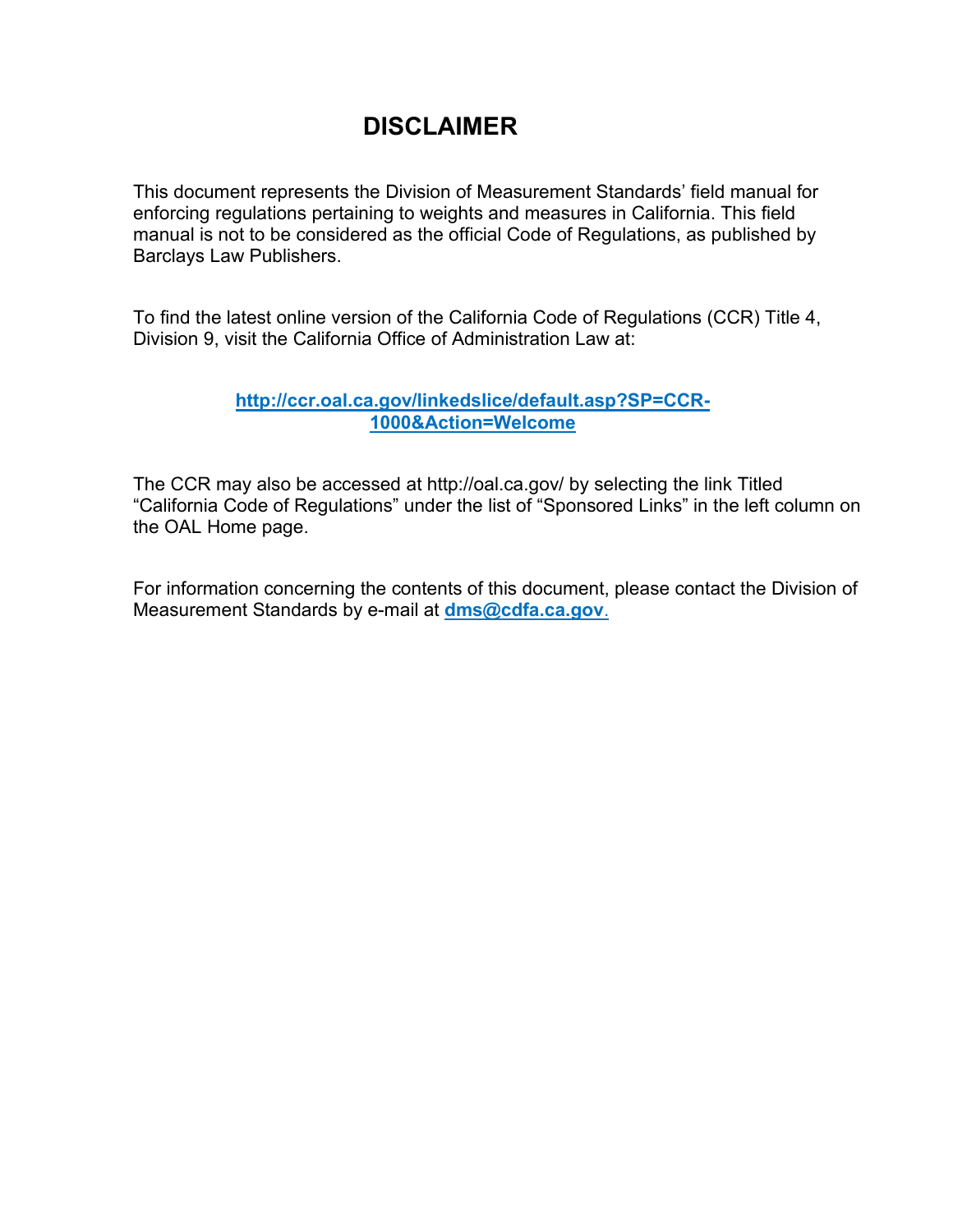### **EXTRACT FROM CALIFORNIA CODE OF REGULATIONS** Title 4, Division 9, Chapter 9

|  | § 4402. Requirement for Zero-Load Balance Condition.  1                 |  |  |
|--|-------------------------------------------------------------------------|--|--|
|  |                                                                         |  |  |
|  |                                                                         |  |  |
|  |                                                                         |  |  |
|  |                                                                         |  |  |
|  |                                                                         |  |  |
|  |                                                                         |  |  |
|  |                                                                         |  |  |
|  |                                                                         |  |  |
|  |                                                                         |  |  |
|  |                                                                         |  |  |
|  |                                                                         |  |  |
|  |                                                                         |  |  |
|  |                                                                         |  |  |
|  |                                                                         |  |  |
|  | Article 9. Director's Approval of Inspection of Weighmaster Records  11 |  |  |
|  |                                                                         |  |  |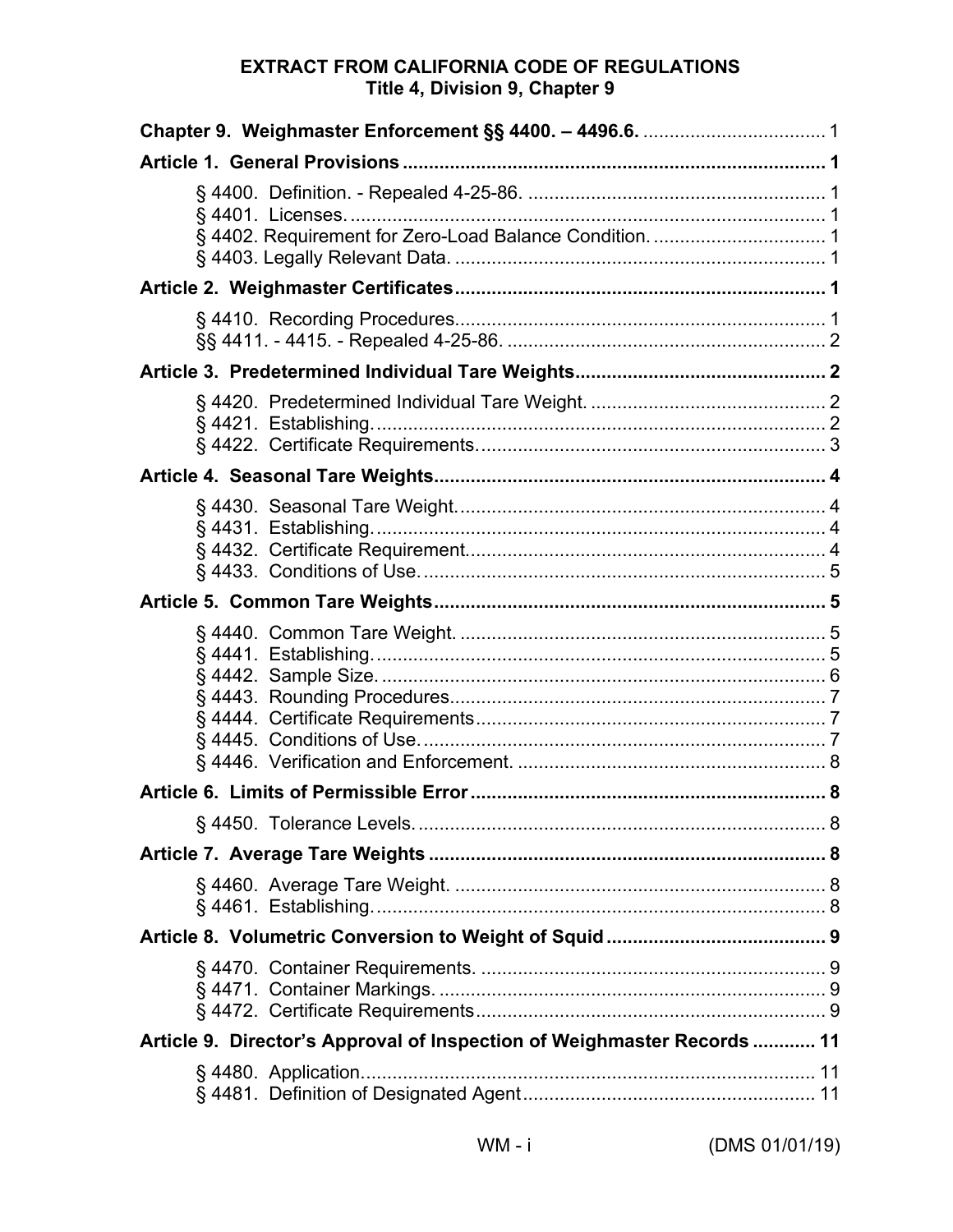| § 4486. Applicability--Other Law Enforcement Agencies 12           |  |
|--------------------------------------------------------------------|--|
|                                                                    |  |
|                                                                    |  |
|                                                                    |  |
|                                                                    |  |
|                                                                    |  |
|                                                                    |  |
|                                                                    |  |
|                                                                    |  |
|                                                                    |  |
|                                                                    |  |
|                                                                    |  |
|                                                                    |  |
|                                                                    |  |
|                                                                    |  |
|                                                                    |  |
|                                                                    |  |
|                                                                    |  |
|                                                                    |  |
|                                                                    |  |
| § 4496.5. License Fees When Updated to Include Unattended Weighing |  |
|                                                                    |  |
|                                                                    |  |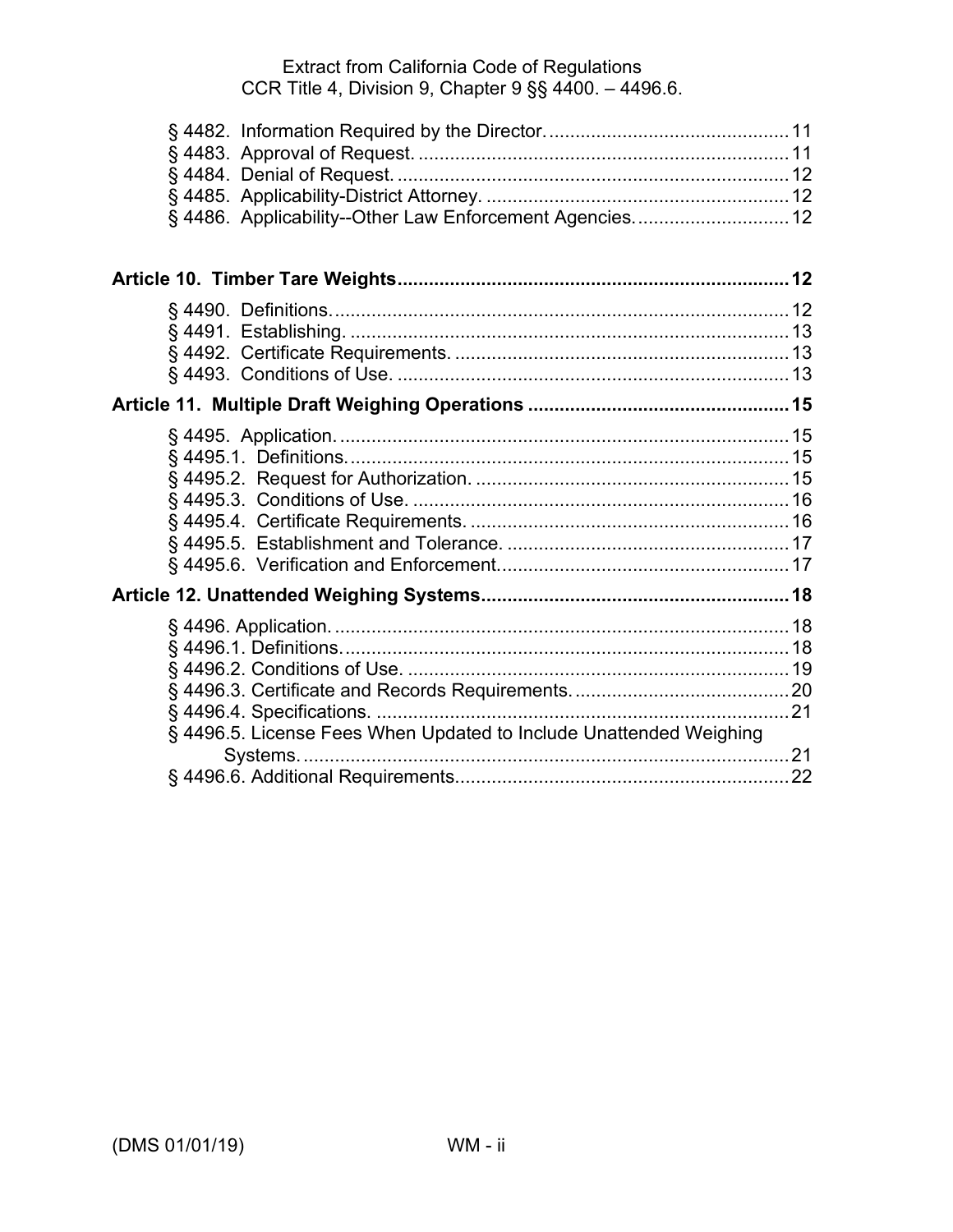# <span id="page-4-0"></span>**Chapter 9. Weighmaster Enforcement §§ 4400. – 4496.6.**

## **Article 1. General Provisions**

#### <span id="page-4-2"></span><span id="page-4-1"></span>**§ 4400. Definition. - Repealed 4-25-86.**

#### <span id="page-4-3"></span>**§ 4401. Licenses.**

A copy of the current weighmaster license shall be maintained at each weighing or measuring location and made available to a Sealer upon request.

NOTE: Authority cited: Sections 12027 and 12735, Business and Professions Code. Reference: Sections 12703 and 12704, Business and Professions Code.

#### <span id="page-4-4"></span>**§ 4402. Requirement for Zero-Load Balance Condition.**

The weighing system shall provide a means to indicate that the system is in a zeroload balance condition prior to each weighment. This indication must be verified by the deputy weighmaster prior to the vehicle entering onto the load-receiving element.

Note: Authority cited: Sections 12027, 12107 and 12735, Business and Professions Code. Reference: Sections 12107 and 12500, Business and Professions Code. Added 2014.

### <span id="page-4-5"></span>**§ 4403. Legally Relevant Data.**

Information necessary to complete a weighmaster certificate and that is used as a basis of payment for the transaction. Information includes, but is not limited to the final results of the weighment, gross weight, net weight, tare, stored tare, worksheets, other weighmaster certificates, photographs, analysis of materials, and any other records that are used to determine the basis of payment.

Note: Authority cited: Sections 12027, 12107 and 12735, Business and Professions Code. Reference: Sections 12715 and 12716, Business and Professions Code.

<span id="page-4-6"></span>Added 2014.

### **Article 2. Weighmaster Certificates**

### <span id="page-4-7"></span>**§ 4410. Recording Procedures.**

In addition to the provisions of the Business and Professions Code, information shall be recorded on weighmaster certificates as follows: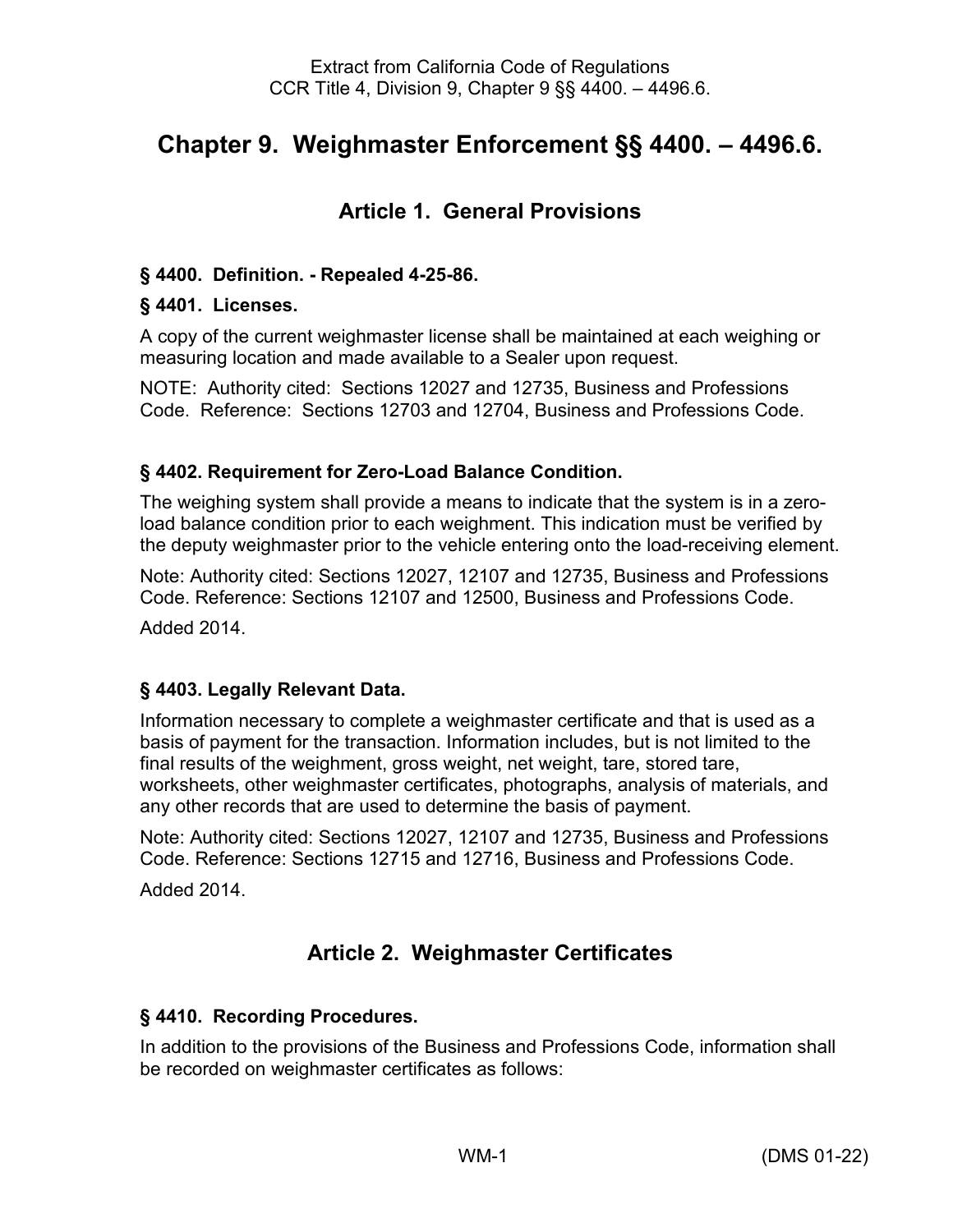(a) Certificates issued for gross weight only shall have the words "gross only" entered on the certificate in the space provided for recording the tare weight.

(b) Certificates issued for tare weight only shall have the words "tare only" entered on the certificate in the space provided for recording the gross weight.

(c) Certificates issued for net quantity only that contain gross and tare spaces shall have the words "Net Only" entered on the certificate in the spaces provided for recording the gross and tare weights.

NOTE: Authority cited: Sections 12027 and 12735, Business and Professions Code. Reference: Sections 12713 and 12715, Business and Professions Code.

### <span id="page-5-1"></span><span id="page-5-0"></span>**§§ 4411. - 4415. - Repealed 4-25-86.**

### **Article 3. Predetermined Individual Tare Weights**

### <span id="page-5-2"></span>**§ 4420. Predetermined Individual Tare Weight.**

A pre-determined individual tare weight is the weight of a vehicle, container or pallet determined by a weighmaster prior to the time of delivery of a product and is established and used in accordance with the following provisions.

NOTE: Authority cited: Sections 12027, 12723 and 12735, Business and Professions Code. Reference: Sections 12722 and 12723, Business and Professions Code.

### <span id="page-5-3"></span>**§ 4421. Establishing.**

Predetermined individual tare weights shall be established as follows:

(a) A weighmaster shall weigh the vehicle, container or pallet and issue a "tare only" certificate.

(b) Each vehicle for which a predetermined individual tare weight has been established shall be clearly marked on both sides with the company name or code, license number and predetermined tare weight. The tare weight shall be permanently marked either on the vehicle or on a placard secured thereto. The tare weight shall be identified in numbers and letters not less than three (3) inches (7.62 cm) in height. In the case of gondola units, the required identification shall be applied to both sides of the container portion.

(c) Each container or pallet for which a predetermined individual tare weight has been established shall be clearly marked on both sides with the company name or code, company identification number and predetermined tare weight. The tare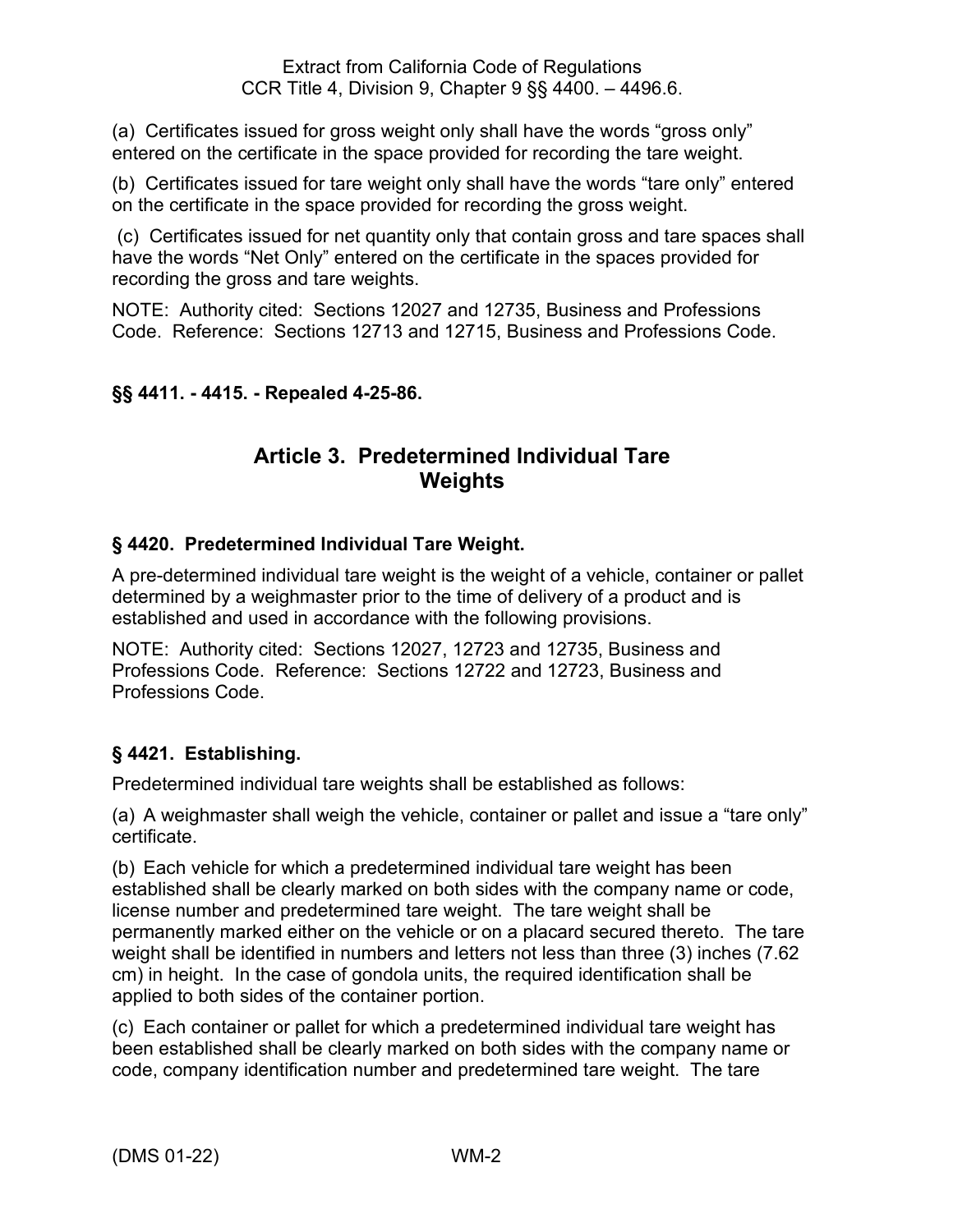weight shall be identified in letters and numbers not less than three (3) inches (7.62 cm) in height.

NOTE: Authority cited: Sections 12027, 12723 and 12735, Business and Professions Code. Reference: Sections 12722 and 12723, Business and Professions Code.

### <span id="page-6-0"></span>**§ 4422. Certificate Requirements.**

A predetermined individual vehicle, container or pallet tare weight may be used by a weighmaster to determine the net weight of a commodity, provided the following information appears on the certificate:

(a) the fact that a predetermined individual tare weight is being used. This may be designated by the letters "P.T."; and

(b) the predetermined tare weight, company name or code, and license number or serial number of each vehicle, container and/or pallet.

NOTE: Authority cited: Sections 12027, 12723 and 12735, Business and Professions Code. Reference: Sections 12715, 12722 and 12723, Business and Professions Code.

§ **4423. Conditions of Use.** - The following conditions apply to the use of predetermined individual tare weights:

(a) predetermined individual tare weights may be used by a weighmaster unless a party having a legal or financial interest in the transaction notifies the weighmaster prior to the issuance of the certificate that a predetermined individual tare weight shall not be used; and

(b) a weighmaster shall not use a predetermined individual tare weight which is not based on weighmaster records in his/her possession unless furnished with a copy of the "tare only" certificate which established the predetermined individual tare weight; and

(c) a weighmaster shall not use a predetermined individual tare weight if for any reason it appears that the tare weight may be beyond the tolerance levels prescribed by Section 4450 of this Subchapter.

NOTE: Authority cited: Sections 12027, 12723 and 12735, Business and Professions Code. Reference: Sections 12722 and 12723, Business and Professions Code.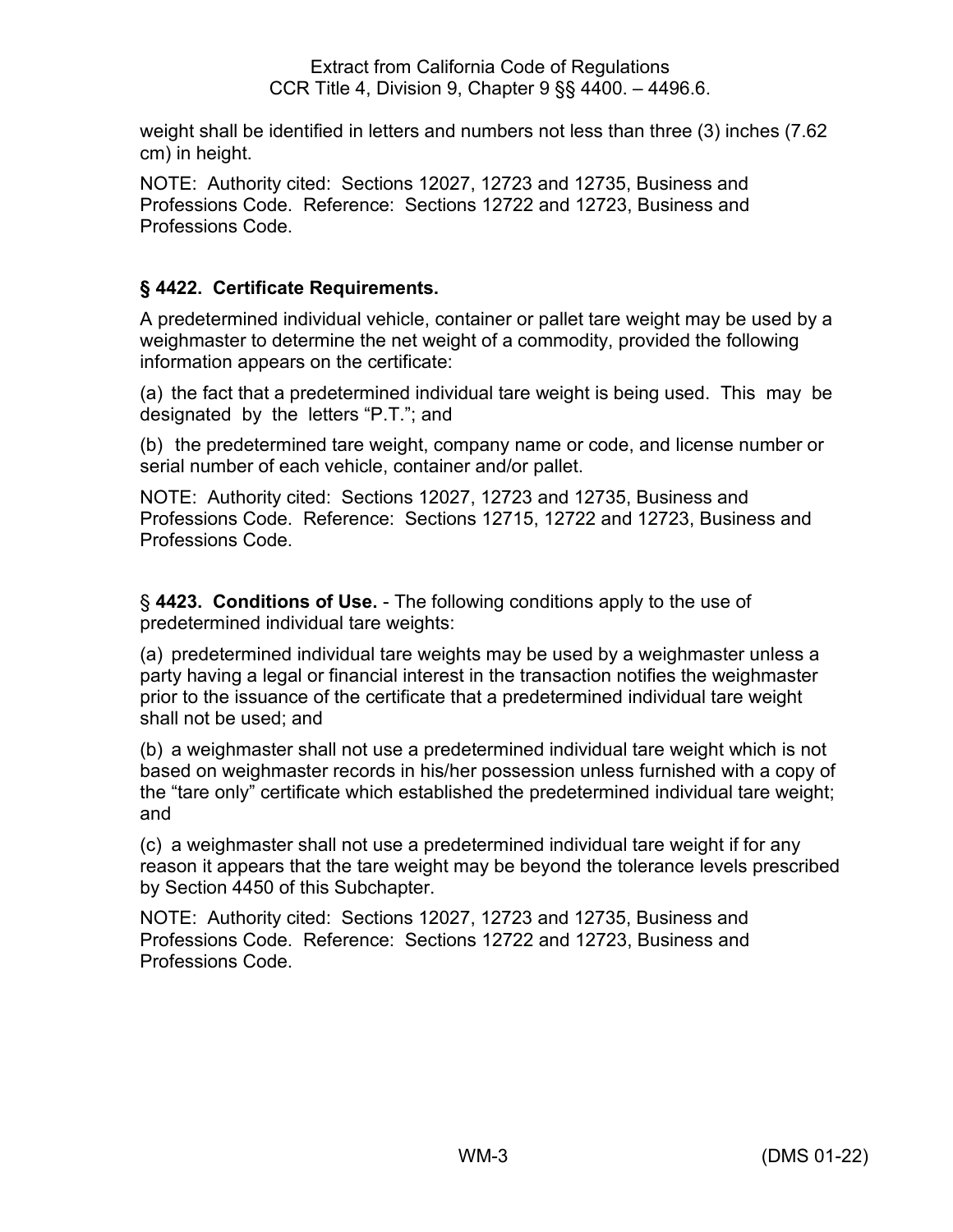### **Article 4. Seasonal Tare Weights**

<span id="page-7-1"></span><span id="page-7-0"></span>**§ 4430. Seasonal Tare Weight.** - A seasonal tare weight is the tare weight of a fuel consuming vehicle used to transport bulk loads of tomatoes and is established and used in accordance with the following provisions. Seasonal tare weights are determined by weighmasters and are officially established with the issuance of a cab card.

NOTE: Authority cited: Sections 12027, 12723 and 12735, Business and Professions Code. Reference: Sections 12722, 12723 and 12729, Business and Professions Code.

<span id="page-7-2"></span>**§ 4431. Establishing.** - Seasonal tare weights shall be established as follows:

(a) A weighmaster shall weigh each unladen vehicle after the driver has confirmed that the vehicle has full fuel tanks. (An unladen vehicle is a vehicle without commodity or persons.)

- (b) The weighmaster shall:
	- (1) Complete and issue a "tare only" weighmaster certificate.
	- (2) Complete and issue an original cab card which officially establishes the seasonal tare weight. The cab card shall be furnished by the Division of Measurement Standards. The seasonal tare weight stated on the cab card shall be 250 pounds less than the weight shown on the "tare only" weighmaster certificate.
	- (3) Enter the required information on a daily seasonal truck tare recap sheet, furnished by the Division of Measurement Standards. This recap sheet will be mailed to the Division within two business days.

NOTE: Authority cited: Sections 12027, 12723 and 12735, Business and Professions Code. Reference: Sections 12722, 12723 and 12729, Business and Professions Code.

<span id="page-7-3"></span>**§ 4432. Certificate Requirement.** - A seasonal tare weight may be used by a weighmaster to determine the net weight of a commodity, provided the number of the cab card appears on the certificate.

NOTE: Authority cited: Sections 12027, 12723 and 12735, Business and Professions Code. Reference: Sections 12715, 12722, 12723 and 12729, Business and Professions Code.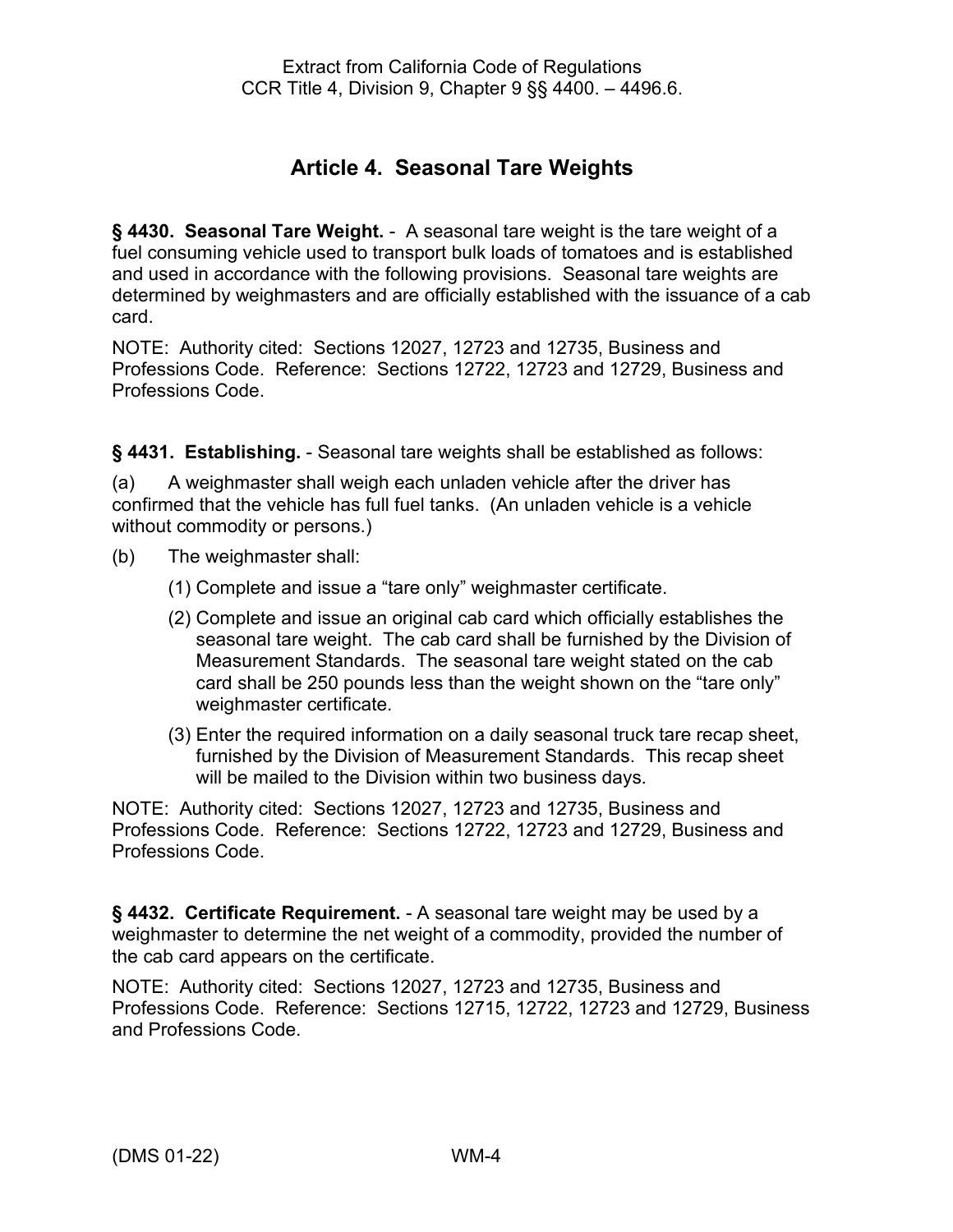<span id="page-8-0"></span>**§ 4433. Conditions of Use.** The following conditions apply to the use of cab cards:

(a) a cab card shall be valid for a single tomato harvest season only; and

(b) the cab card shall be carried at all times in the vehicle for which the seasonal tare weight has been established; and

(c) the cab card shall be presented to the weighmaster when using the seasonal tare weight to certify the net weight of a load; and

(d )the cab card shall not be used if the actual vehicle tare weight varies by more than 300 pounds from the tare weight stated on the cab card; and

(e) a cab card on which the weight figures have been changed or altered in any manner shall not be used; and

(f) a new cab card shall be obtained when the weight or vehicle identification information on the cab card changes; and

(g) the cab card may be used by a weighmaster to determine the net weight of a load unless a party having a legal or financial interest in the transaction notifies the weighmaster prior to the issuance of the certificate that a seasonal tare weight (cab card) shall not be used.

NOTE: Authority cited: Sections 12027, 12723 and 12735, Business and Professions Code. Reference: Sections 12722, 12723 and 12729, Business and Professions Code.

### **Article 5. Common Tare Weights**

<span id="page-8-2"></span><span id="page-8-1"></span>**§ 4440. Common Tare Weight.** A common tare weight is the average weight of a group (lot) of containers or pallets, determined by a weighmaster prior to the time of delivery of the product.

NOTE: Authority cited: Sections 12027, 12723 and 12735, Business and Professions Code. Reference: Sections 12722 and 12723, Business and Professions Code.

<span id="page-8-3"></span>**§ 4441. Establishing.** - Common tare weights shall be established as follows:

(a) The container or pallets within the group (lot) shall each weigh 1,000 lbs. or less, shall be under the control of one user and shall be within a uniform weight range.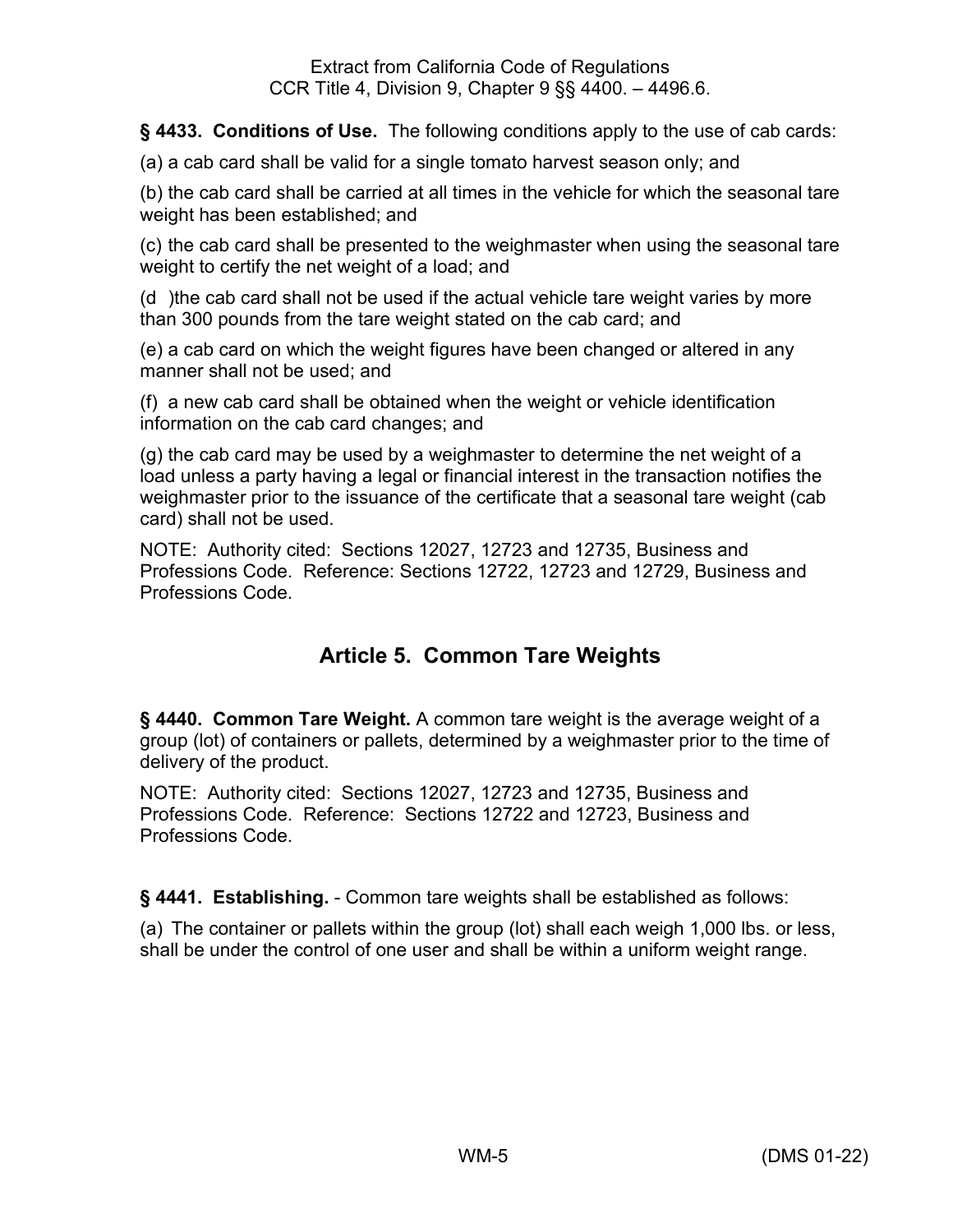"Uniform weight range" is defined to mean within a variation (plus or minus) of 0.2 pounds or 20%, whichever is greater.

(b) The weighmaster shall weigh a randomly selected sample of containers or pallets, either individually or in sample sub-groups, as prescribed in Section 4442 of this Article. The common tare weight for each container or pallet shall be determined by mathematically dividing the total weight of the random sample by the number of containers or pallets in the sample. At the time the random sample is weighed, all containers and pallets shall be free from foreign matter and in usable condition.

(c) The common tare weight determined from the sample shall be rounded as prescribed in Section 4443 of this Article.

(d) The weighmaster establishing the common tare weight shall issue a weighmaster certificate and complete a "Common Tare Notice" containing information prescribed by the Director. The originals of the weighmaster certificate and the Common Tare Notice shall be mailed to the Division of Measurement Standards within five (5) days. A copy of the Common Tare Notice shall also be maintained at each weighing location where the common tare weight will be used for certification purposes.

(e) The common tare weight established by the weighmaster shall only apply to the containers or pallets in the lot from which the random sample was selected.

Note: Authority cited: Sections 12027, 12723 and 12735, Business and Professions Code. Reference: Sections12722 and 12723, Business and Professions Code.

<span id="page-9-0"></span>**§ 4442. Sample Size.** - When determining or verifying common tare weights, the following sample size shall be used:

(a) For all pallets and any container used individually, the minimum size of the random sample shall be 96 or 100% of the lot, whichever is less.

(b) For all palletized containers, the minimum size of the random sample shall be determined from the following table:

| <b>Number of Containers</b><br><b>Per Pallet</b> | <b>Minimum Number of Pallets (with</b><br>containers) in Random Sample |
|--------------------------------------------------|------------------------------------------------------------------------|
| Less than 10                                     | 96 or 100%, whichever is less                                          |
| 10 to 19                                         | 37 or 100%, whichever is less                                          |
| 20 to 49                                         | 22 or 100%, whichever is less                                          |
| 50 or more                                       | 11 or 100%, whichever is less                                          |

Note: Authority cited: Sections 12027, 12723 and 12735, Business and Professions Code. Reference: Sections 12722 and 12723, Business and Professions Code.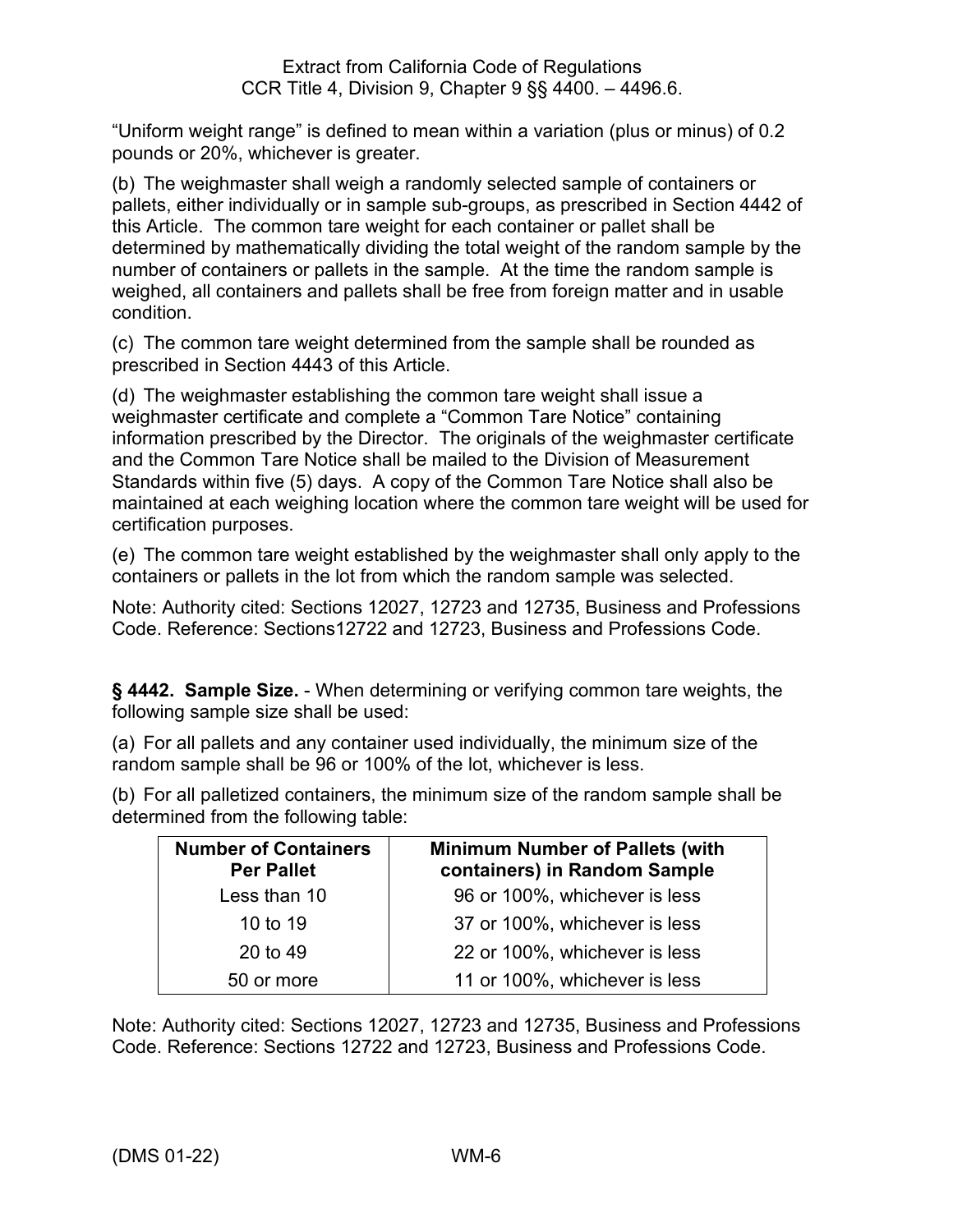<span id="page-10-0"></span>**§ 4443. Rounding Procedures. -** Common and average tare weights shall be rounded (digits of 5 or greater are rounded up) as follows:

(a) If the container tare weight is less than 30 pounds, the weight shall be rounded to the nearest one-tenth (0.1) pounds.

(b) If the container tare weight is at least 30 pounds or more, the weight shall be rounded to the nearest one (1) pound.

NOTE: Authority cited: Sections 12027, 12723 and 12735, Business and Professions Code. Reference: Sections 12722 and 12723, Business and Professions Code.

<span id="page-10-1"></span>**§ 4444. Certificate Requirements.** - A common tare weight may be used by a weighmaster to determine the net weight of a commodity, provided the following information appears on the weighmaster certificate:

(a) the fact that a common tare weight is being used. This may be designated by the letters "C.T."; and

(b) the common tare weight, description of the container, and a name of the person or firm for whom the common tare weight has been established. A code designation may be used in lieu of the description of the container, provided this code also appears on the Common Tare Notice.

NOTE: Authority cited: Sections 12027, 12723 and 12735, Business and Professions Code. Reference: Sections 12715, 12722 and 12723, Business and Professions Code.

<span id="page-10-2"></span>**§ 4445. Conditions of Use.** - The following conditions apply to the use of common tare weights:

(a) common tare weights may only be used by a weighmaster licensed at a location at which a copy of the Common Tare Notice is maintained; and

(b) common tare weights may be used by a weighmaster unless a party having a legal or financial interest in the transaction notifies the weighmaster prior to issuance of the certificate that a common tare weight shall not be used; and

(c) the weighmaster certifying to a common tare weight shall verify that the total number of containers includes not more than 10% of other users' containers and that all containers are within uniform weight range (as defined by Section 4441(a) of this Article); and

(d) a weighmaster shall not use a common tare weight if for any reason it appears that the common tare weight may not meet the tolerance levels prescribed by Section 4450.

NOTE: Authority cited: Sections 12027, 12723 and 12735, Business and Professions Code. Reference: Sections 12722 and 12723, Business and Professions Code.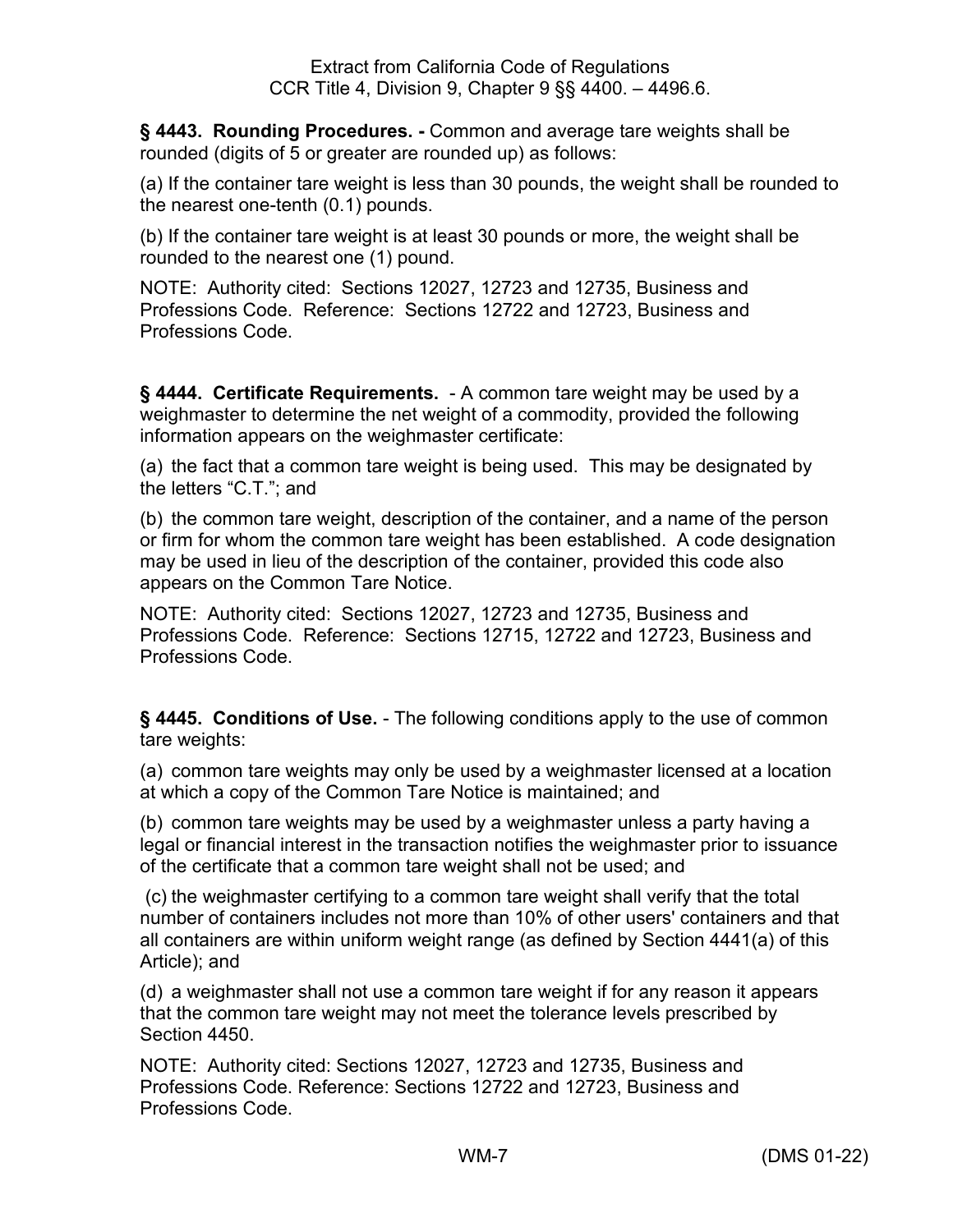<span id="page-11-0"></span>**§ 4446. Verification and Enforcement.** - The Director may verify the accuracy of an established common tare weight by weighing a representative sample of containers, as prescribed by Section 4441 of this Article, and by rounding as prescribed by Section 4443, also of this Article. If a common tare weight is found to be beyond the tolerance levels established by Section 4450 of this subchapter, the Director shall issue an order that the common tare weight not be used until reestablished by a weighmaster.

NOTE: Authority cited: Sections 12027, 12723 and 12735, Business and Professions Code. Reference: Sections 12722 and 12723, Business and Professions Code.

### **Article 6. Limits of Permissible Error**

<span id="page-11-2"></span><span id="page-11-1"></span>**§ 4450. Tolerance Levels.** - Except as provided in Section 12722(b) of Chapter 7, Division 5, of the Business and Professions Code, vehicles and containers for which pre-determined individual tare weights and common tare weights have been established shall be maintained as close as practicable to the established tare weight, but in no event shall such tare weights exceed the tolerance level of twotenths (0.2) pound or two percent (2%) of the established tare weight, whichever is greater.

NOTE: Authority cited: Sections 12027, 12723 and 12735, Business and Professions Code. Reference: Sections 12722 and 12723, Business and Professions Code.

### **Article 7. Average Tare Weights**

<span id="page-11-4"></span><span id="page-11-3"></span>**§ 4460. Average Tare Weight.** - An average tare weight is the average weight of a group (lot) of containers within uniform weight range (as defined by Section 4441(a) of this subchapter) and established by a weighmaster. Average tare weights are determined for each load at the time of certification and are not used for subsequent loads.

NOTE: Authority cited: Sections 12027, 12723 and 12735, Business and Professions Code. Reference: Sections 12722 and 12723, Business and Professions Code.

### <span id="page-11-5"></span>**§ 4461. Establishing.**

(a) Average tare weights for containers of uniform weight range, under the control of one user, and used to transport any commodity, may either be established according to the procedures prescribed in Sections 4440-4445 (Common Tare Weights) of this Subchapter, or according to subsection (b) below.

If, however, the containers are of such construction or treatment as to vary in weight

(DMS 01-22) WM-8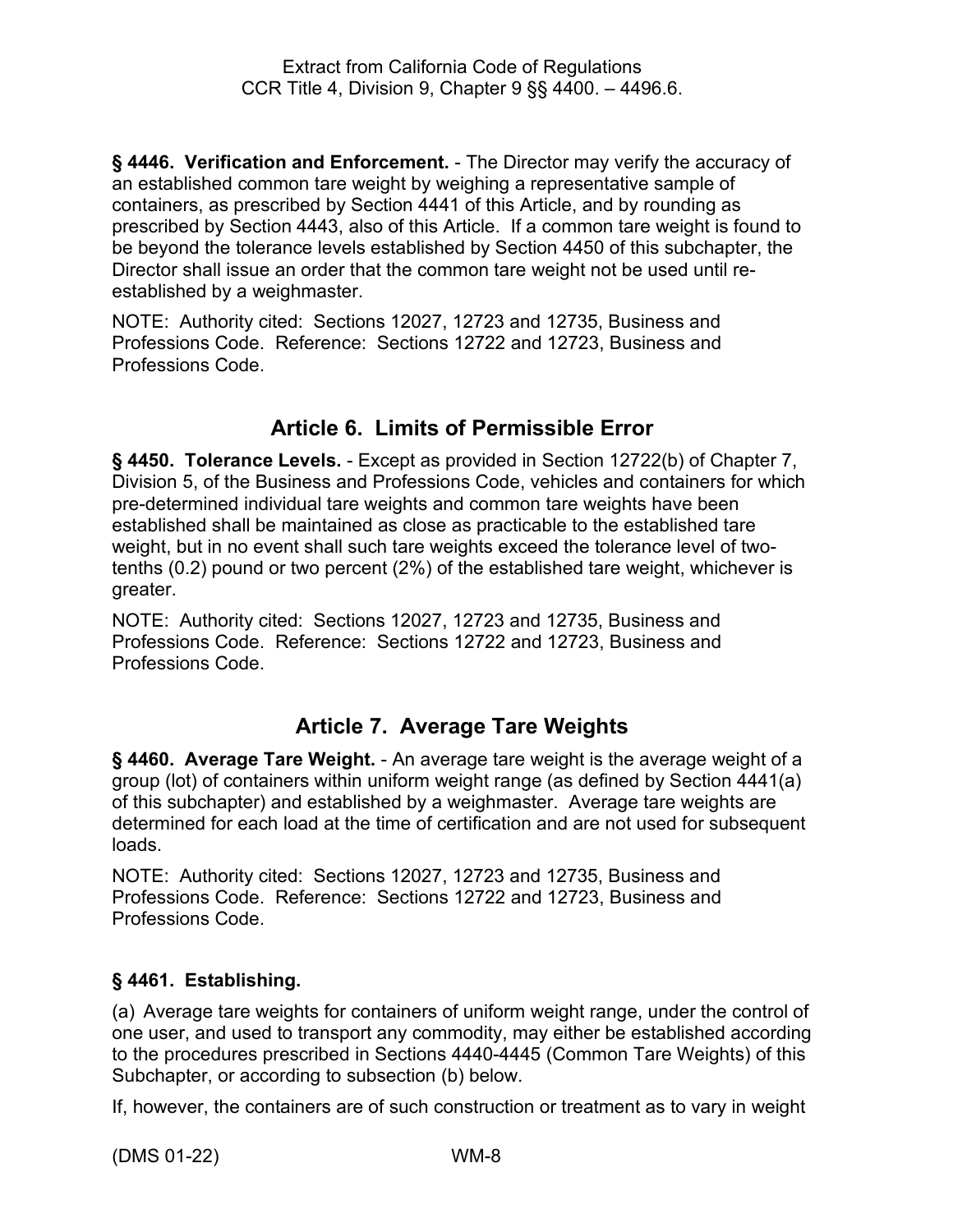as a result of hydrocooling, the average tare weight must be established according to subsection (b) below.

(b) A weighmaster shall randomly select two (2) containers for the first fifty (50) containers in the lot, and one (1) additional container for each fifty (50) additional containers in the lot. However, at no time shall the random sample size be less than three (3) containers.

The average tare weight shall be determined by mathematically dividing the total weight of the random sample by the number of containers in the sample.

The average tare weight determined from the sample shall be rounded as prescribed in Section 4443 of this Subchapter. The weighmaster certificate issued for containers shall show the total number of containers, the number of sample containers, and the average tare weight.

NOTE: Authority cited: Sections 12027, 12723 and 12735, Business and Professions Code. Reference: Sections 12722 and 12723, Business and Professions Code.

## **Article 8. Volumetric Conversion to Weight of Squid**

<span id="page-12-1"></span><span id="page-12-0"></span>**§ 4470. Container Requirements.** - The following conditions apply to containers used in volumetric conversion:

(a) containers used for removing squid from fishing boats shall be constructed of nonabsorbent material and of such construction that they retain their shape when filled; and

(b) only full containers removed from the boat shall be subject to volumetric conversion; squid removed in partially filled containers shall be weighed.

NOTE: Authority cited: Sections 12027, 12734 and 12735, Business and Professions Code. Reference: Section 12734, Business and Professions Code.

<span id="page-12-2"></span>**§ 4471. Container Markings.** - Each container shall be permanently marked on two sides, in numbers and letters at least three (3) inches (7.62 cm) in height, with the following information:

- (a) the company name or code;
- (b) the volume in cubic feet to the nearest 1/100 cubic foot; and
- (c) the tare weight of the container.

NOTE: Authority cited: Sections 12027, 12734 and 12735, Business and Professions Code. Reference: Section 12734, Business and Professions Code.

<span id="page-12-3"></span>**§ 4472. Certificate Requirements.** - A weighmaster certificate which determines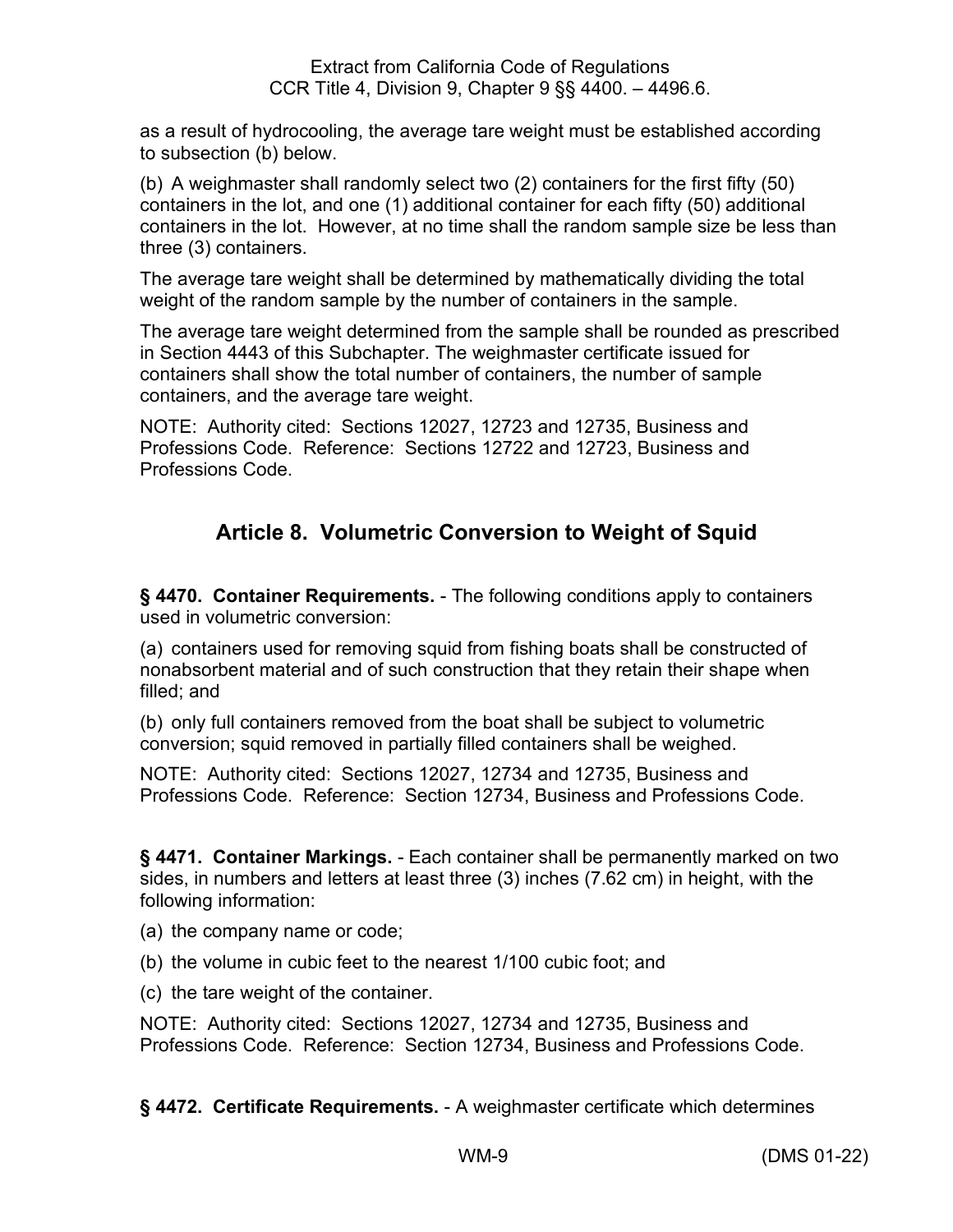the weight of squid by volumetric conversion shall contain the following information:

- (a) number of full containers removed;
- (b) volume of each container (Volume = Height x Width x Length);
- (c) weight of squid per cubic foot, as established by the Director;
- (d) net weight determined by volumetric conversion (Total Weight = Number of Containers x Volume of Containers x Weight Per Cubic Foot);
- (e) number of partially filled containers;
- (f) net weight of squid in partially filled containers; and
- (g) total weight of squid received.

The above information may be shown in equation form:



<span id="page-13-0"></span>NOTE: Authority cited: Sections 12027, 12734 and 12735, Business and Professions Code. Reference: Sections 12713(b) and 12734, Business and Professions Code.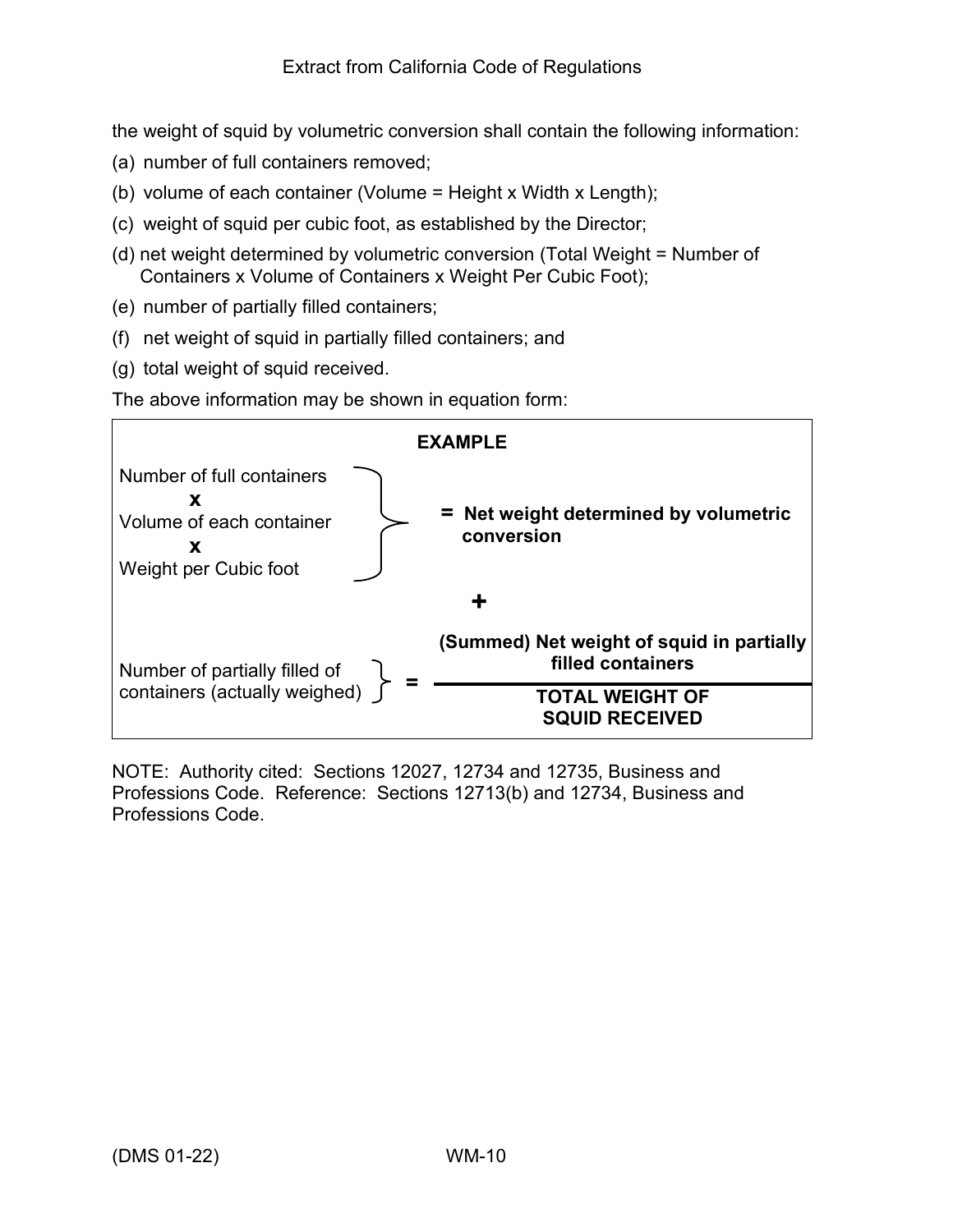### **Article 9. Director's Approval of Inspection of Weighmaster Records**

<span id="page-14-0"></span>**§ 4480. Application.** - These regulations shall apply to requests made to the Department of Food and Agriculture by a district attorney or district attorney's designated agent for inspection of weighmaster weight certificates or related documents pursuant to Vehicle Code Section 35557(a).

NOTE: Authority cited: Section 12027, Business and Professions Code; and Section 35557, Vehicle Code. Reference: Section 35557, Vehicle Code.

<span id="page-14-1"></span>**§ 4481. Definition of Designated Agent.** - As used in these regulations, a designated agent of the district attorney is an individual within the district attorney's office and designated by the district attorney and authorized to make requests for inspection of weighmaster weight certificates or other related documents. Such designation shall be made in writing to the Director of the Department of Food and Agriculture by the district attorney.

NOTE: Authority cited: Section 12027, Business and Professions Code; and Section 35557, Vehicle Code. Reference: Section 35557, Vehicle Code.

<span id="page-14-2"></span>**§ 4482. Information Required by the Director.** - Any district attorney or designated agent of the district attorney who shall request inspection of any weighmaster weight certificates or related documents through the Department of Food and Agriculture shall certify that:

(a) He/she is the district attorney or district attorney's designated agent.

(b) He/she possesses a citation or copy of a citation issued for gross vehicle overweight, which has been referred by an Area Commander of the California Highway Patrol along with their reasons for believing that there may be an act of unlawful business practice, and requests the right to review records pertaining to trucks operated by the named company in the possession of specified weighmasters.

(c) He/she has served a copy of the request on an official of the named company, or is declining to do so for reasons specifically stated.

(d) He/she will reveal and discuss the findings from the review of these records with the named company prior to initiating any civil action against the company which is based in whole or in part on these records.

NOTE: Authority cited: Section 12027, Business and Professions Code; and Section 35557, Vehicle Code. Reference: Section 35557, Vehicle Code.

<span id="page-14-3"></span>**§ 4483. Approval of Request.** - If the Director of the Department of Food and Agriculture finds that the above conditions have been met, he/she shall issue a letter to the district attorney authorizing the district attorney or employees of the district attorney to inspect the records of those weighmasters to determine the number and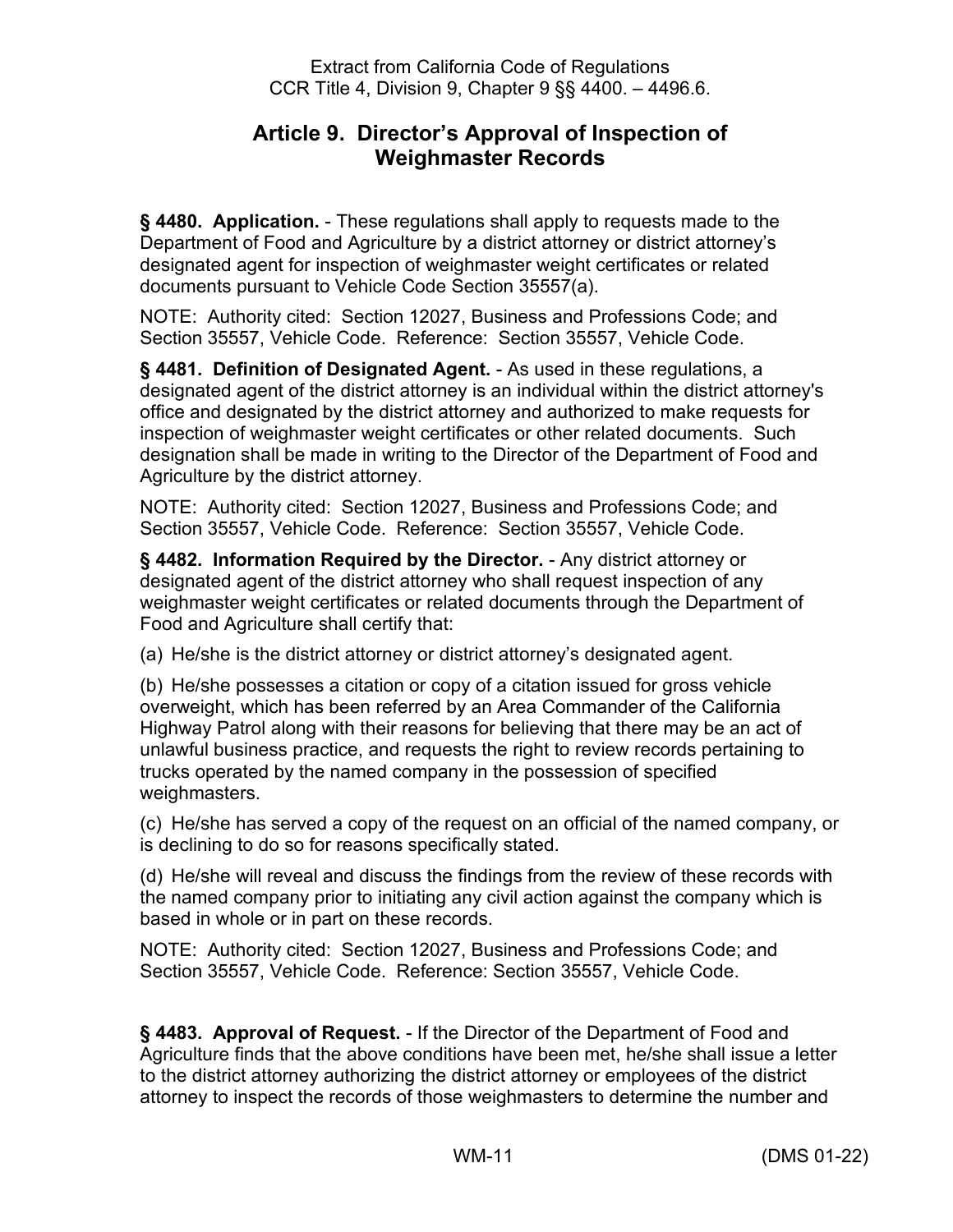extent of violations of Division 15, Chapter 5, Article 1 of the California Vehicle Code that may exist, related to the named company, covering a period of 30 days prior to and 30 days subsequent to the issuance of the identified citation.

NOTE: Authority cited: Section 12027, Business and Professions Code; and Section 35557, Vehicle Code. Reference: Section 35557, Vehicle Code.

<span id="page-15-0"></span>**§ 4484. Denial of Request.** - If the Director of the Department of Food and Agriculture finds that any of the above conditions have not been met, he/she shall issue a letter to the district attorney informing the district attorney that a letter authorizing inspection of weighmaster weight certificates or related documents has been denied, as well as the specific finding or findings upon which the denial was based.

NOTE: Authority cited: Section 12027, Business and Professions Code; and Section 35557, Vehicle Code. Reference: Section 35557, Vehicle Code.

<span id="page-15-1"></span>**§ 4485. Applicability-District Attorney.** - Nothing in these regulations shall be deemed to apply to any request by any district attorney or district attorney employee to obtain weighmaster weight certificates or related documents for purposes other than prosecuting a civil or criminal violation arising out of Division 15, Chapter 5, Article 1 of the California Vehicle Code.

NOTE: Authority cited: Section 12027, Business and Professions Code; and Section 35557, Vehicle Code. Reference: Section 35557, Vehicle Code.

<span id="page-15-2"></span>**§ 4486. Applicability--Other Law Enforcement Agencies.** -Nothing in these regulations shall be deemed to apply to or limit the rights of any law enforcement agency other than any district attorney's office to obtain such weighmaster weight certificates or related documents for any law enforcement purpose other than prosecuting a civil or criminal violation arising out of Division 15, Chapter 5, Article 1 of the California Vehicle Code.

NOTE: Authority cited: Section 12027, Business and Professions Code; and Section 35557, Vehicle Code. Reference: Section 35557, Vehicle Code.

# **Article 10. Timber Tare Weights**

<span id="page-15-4"></span><span id="page-15-3"></span>**§ 4490. Definitions.** - The following definitions apply to timber tare weights.

(a) A timber tare weight is the unladen weight of a vehicle or combination of vehicles, used to transport loads of logs, where an automated weight scaling program is used to determine the board foot volume of the load.

(b) Sample scale frequency is the number of loads of logs to be measured by a log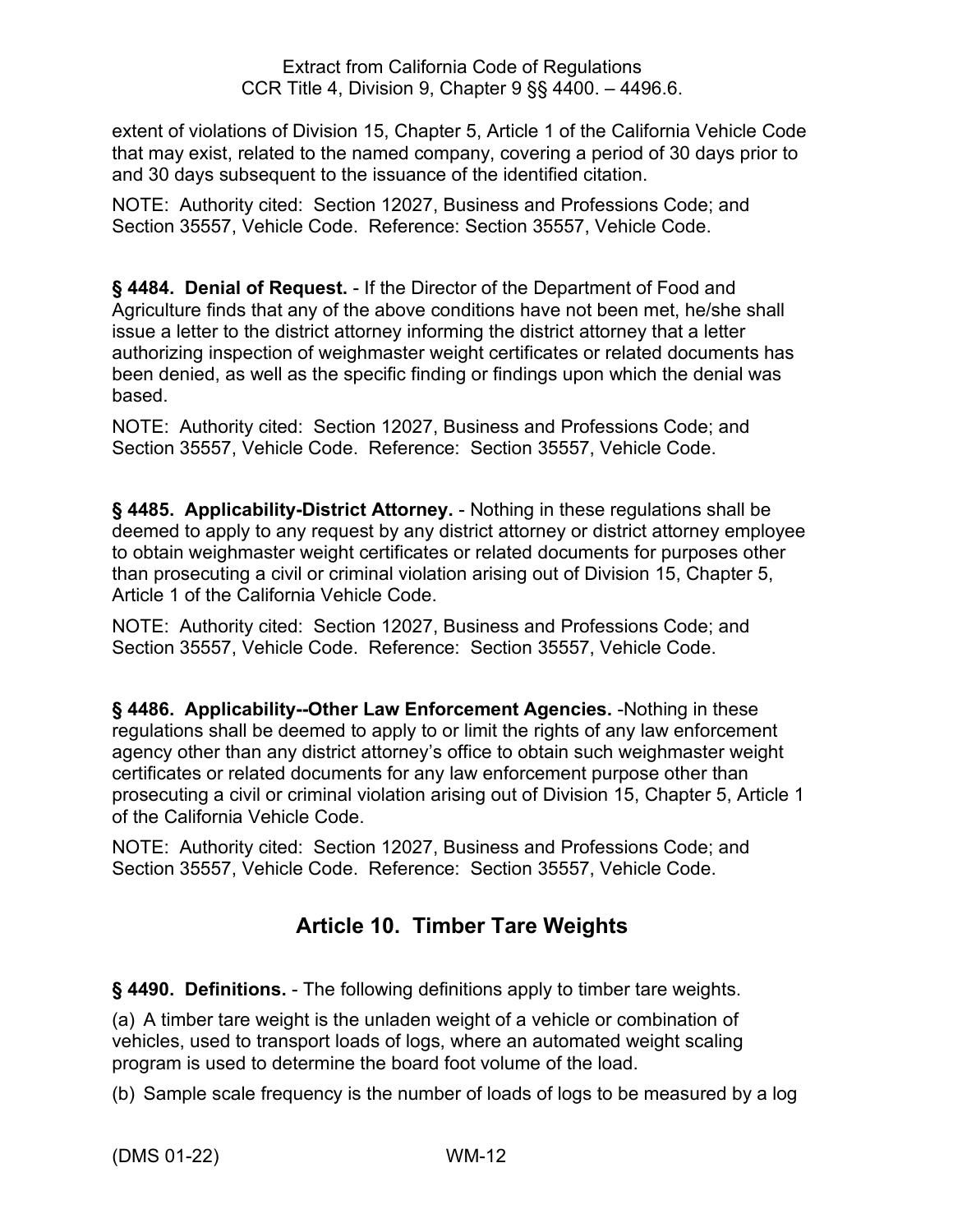scaler at a frequency agreed to by the buyer and seller, e.g., 1 in 4 loads must be measured by a log scaler.

NOTE: Authority cited: Sections 12027, 12723 and 12735, Business and Professions Code. Reference: Sections 12722, 12723 and 12729, Business and Professions Code.

<span id="page-16-0"></span>**§ 4491. Establishing.** - Timber tare weights shall be established in accordance with the following provisions:

(a) A timber tare weight shall be established, by a weighmaster, as the mathematical average of the actual tare weights of a vehicle for the first five consecutive loads hauled into the mill.

(b) After establishment, a timber tare weight for any vehicle shall be calculated from the mathematical average of the five most current actual tare weights. The frequency for updating the timber tare weight, after its establishment, shall be the same as the sample scale frequency and in no case less frequent than one in ten.

NOTE: Authority cited: Sections 12027, 12723 and 12735, Business and Professions Code. Reference: Sections 12722 and 12723, Business and Professions Code.

<span id="page-16-1"></span>**§ 4492. Certificate Requirements.** - A timber tare weight may be used by a weighmaster to determine the net weight of timber: provided, disclosure that a timber tare weight is being used appears on the certificate immediately adjacent to the tare weight entry. This shall be designated by the letters "T.T." and is in addition to any information required by California Business and Professions Code, Division 5, Chapter 7.

NOTE: Authority cited: Sections 12027, 12723 and 12735, Business and Professions Code. Reference: Sections 12715, 12722 and 12723, Business and Professions Code.

<span id="page-16-2"></span>**§ 4493. Conditions of Use.** - The following conditions apply to the use of timber tare weights:

(a) Timber tare weights shall be limited to sales where agreed to by all parties having a legal or financial interest.

(b) A weighmaster shall not use a timber tare weight which is not based on weighmaster records in their possession.

(c) Whenever the timber tare weight has not been updated for more than one hundred and twenty (120) days, a new timber tare weight shall be established for that vehicle.

(d) A current actual tare weight that differs from the timber tare weight for that vehicle by more than plus or minus two percent (+ 2%) must automatically cause the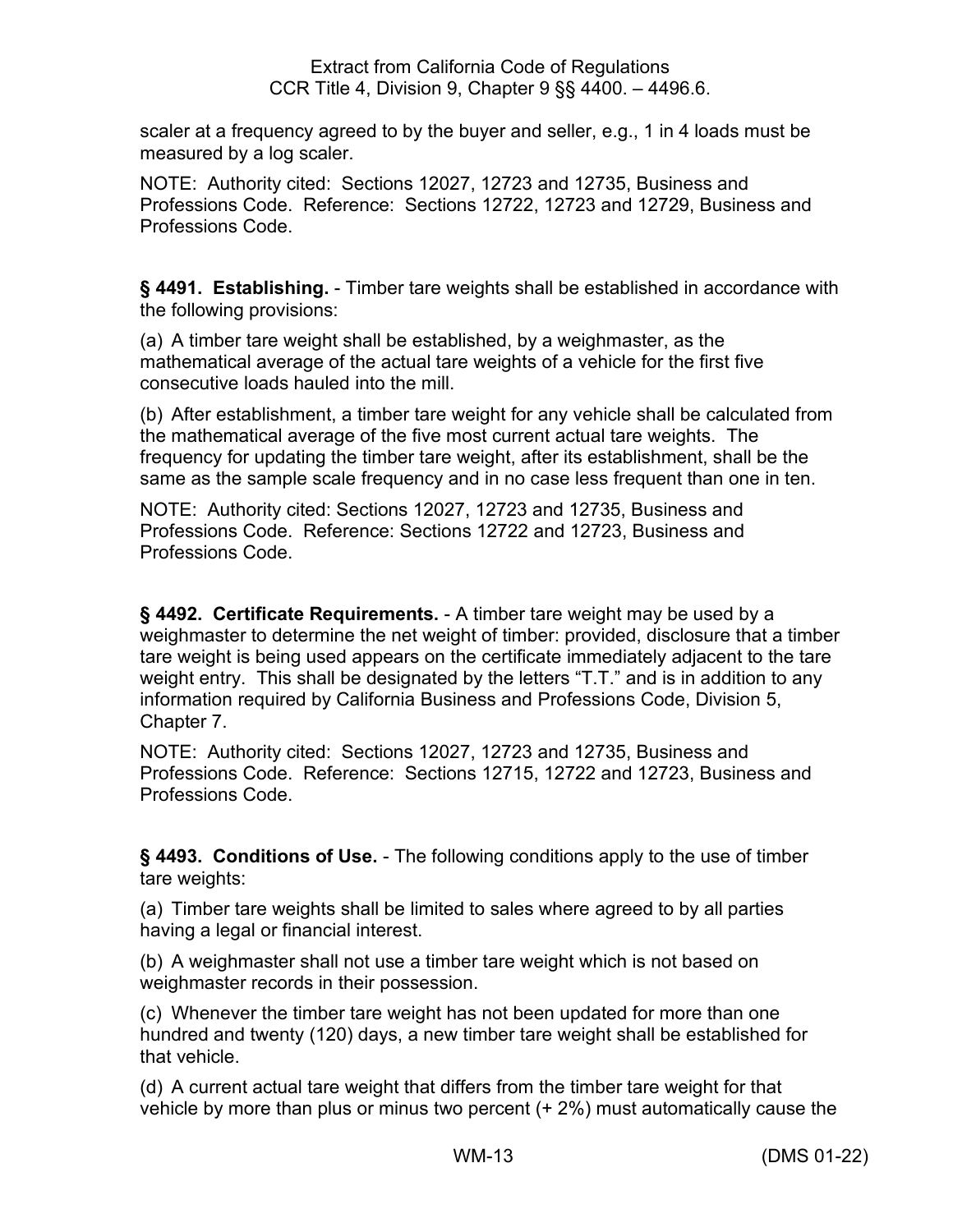establishment of a new timber tare weight for that vehicle.

(e) When any vehicle fails to obtain a current tare weight when required by the program to update the timber tare weight, the existing timber tare weight shall be used for that load and the system must automatically cause the establishment of a new timber tare weight for that vehicle.

(f) Vehicles with cribs or inserts for short logs, mule trains, and self loaders shall not use a timber tare weight unless the cribs, inserts, or self-loading apparatus are permanently installed.

(g) Timber tare weight information must be kept as part of the weighmaster records for a period of four (4) years. These records are to include, but are not limited to, tare weight records supporting timber tare weight updates, tare frequency and sample scaling frequency.

NOTE: Authority cited: Sections 12027, 12723 and 12735, Business and Professions Code. Reference: Sections 12716, 12722 and 12723, Business and Professions Code.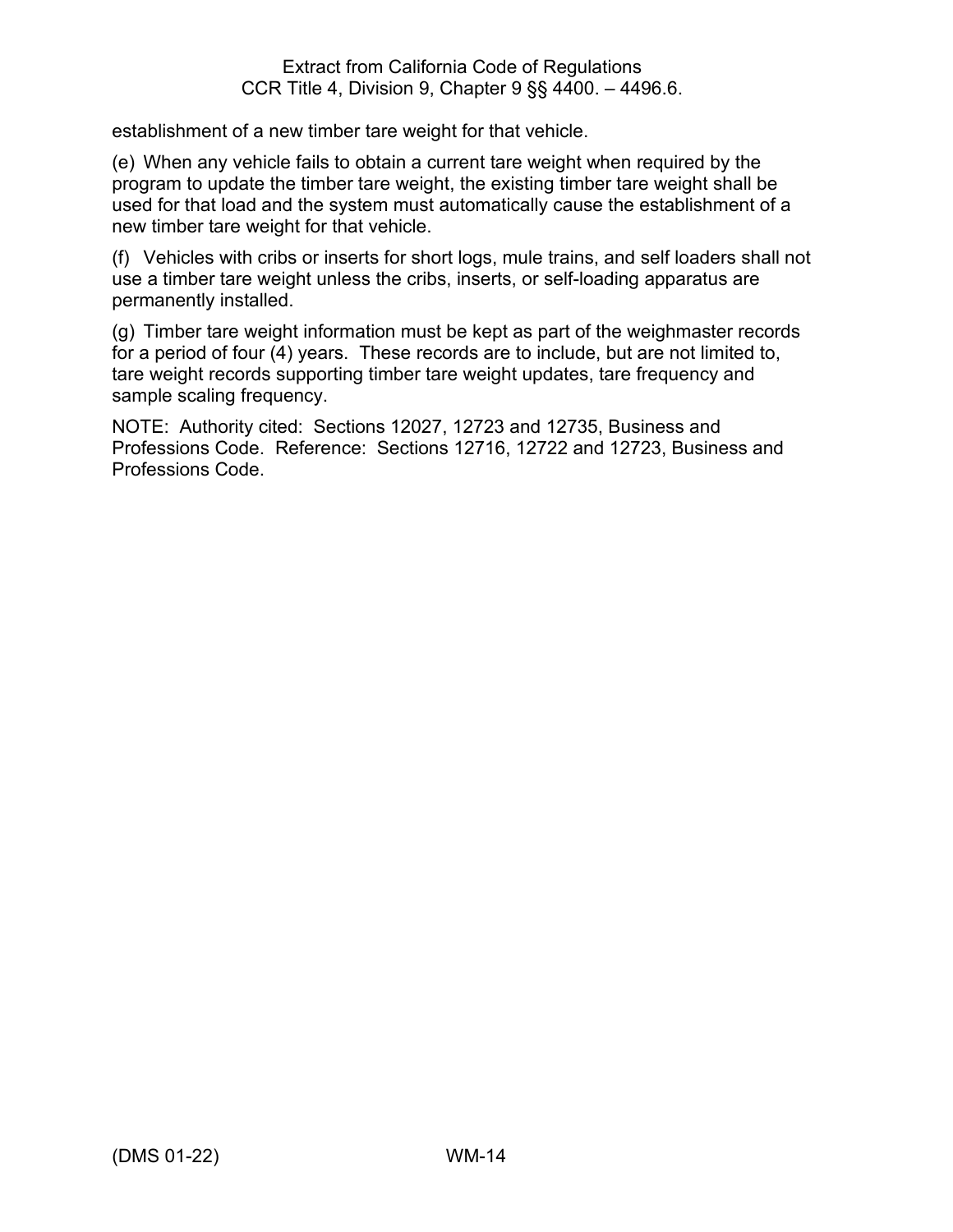### **Article 11. Multiple Draft Weighing Operations**

#### <span id="page-18-1"></span><span id="page-18-0"></span>**§ 4495. Application.**

(a) These regulations shall apply to written requests made to the Department for authorization to use multiple draft static weighing operations.

(b) Also see General and Scales Code requirements, California Code of Regulations, Title 4, Division 9, Chapter 1.

NOTE: Authority cited: Sections 12027, 12107 and 12735, Business and Professions Code. Reference: Section 12728(d)(2), Business and Professions Code.

#### <span id="page-18-2"></span>**§ 4495.1. Definitions.** - As used in this article:

(a) A multiple draft static weighing operation of a combination of vehicles is a weighing procedure whereby individual weights of connected vehicles in the combination are determined without the entire combination of vehicles resting on the scale platform simultaneously and without disconnecting the vehicles. Multiple draft static weighing operations and multiple draft weighing operations have the same meaning for the purpose of this article.

(b) A single draft static weighing operation is a weighing procedure whereby the entire vehicle or combination of vehicles is resting on the scale platform simultaneously.

NOTE: Authority cited: Sections 12027, 12107 and 12735, Business and Professions Code. Reference: Section 12728(d)(2), Business and Professions Code.

<span id="page-18-3"></span>**§ 4495.2. Request for Authorization.** - A written request for authorization is limited to those operations where the applicant has complete control of all the vehicles and weighing device(s). The written request shall be submitted to the Department and shall contain the following information:

(a) The procedures that will be used in the multiple draft weighing operation. This shall include the specific weighing location, the weighing device(s) to be used, and the position of vehicles relative to the load-receiving element of the scale.

(b) The make, model and a unique identification designation for each individual vehicle.

(c) The test data supporting accuracy of the proposed multiple draft weighing operation.

NOTE: Authority cited: Sections 12027, 12107 and 12735, Business and Professions Code. Reference: Section 12728(d)(2), Business and Professions Code.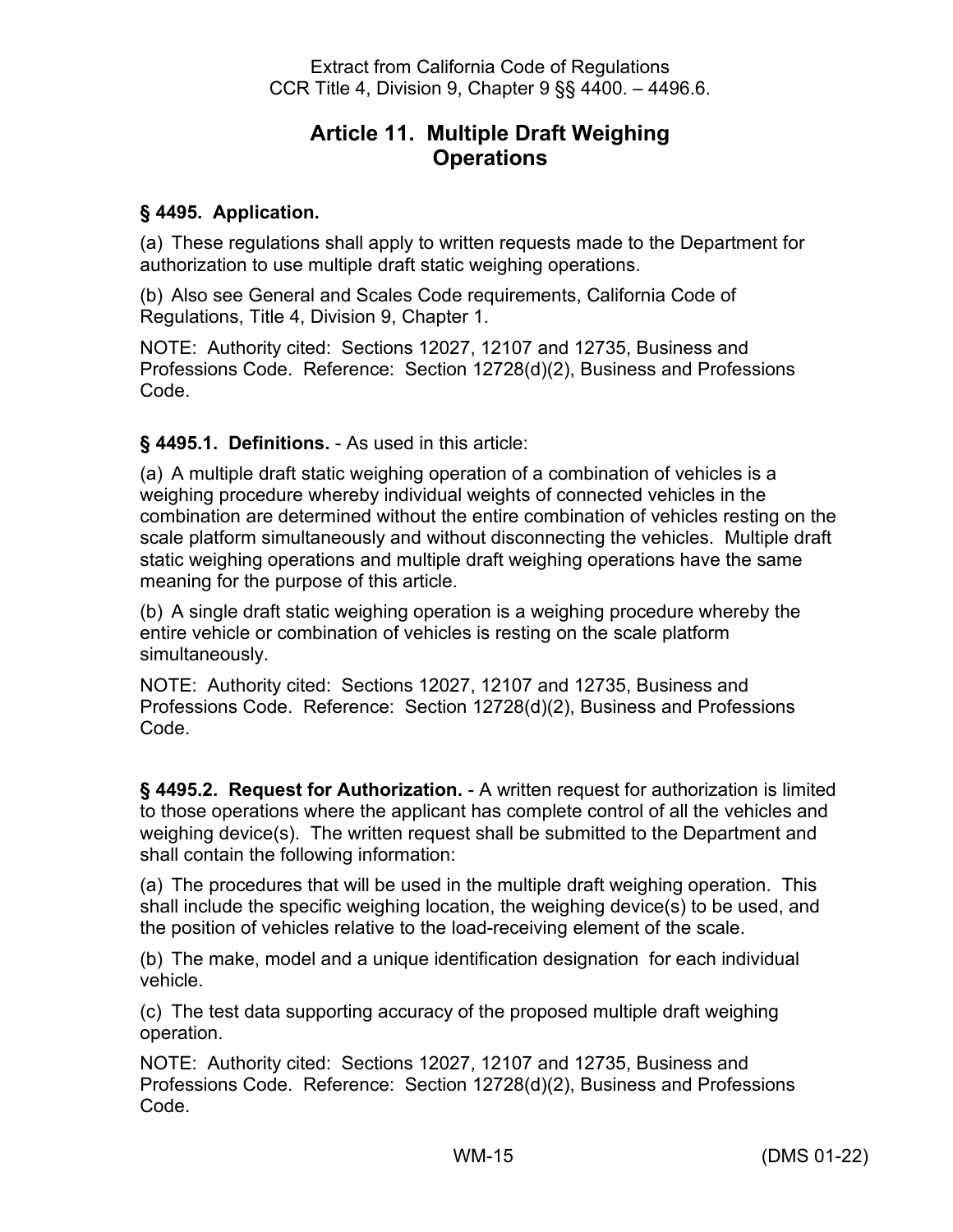#### <span id="page-19-0"></span>**§ 4495.3. Conditions of Use.**

(a) The pulled vehicle shall not be equipped with a braking system.

(b) The pulled vehicle shall have a minimum of two axles separated by such a distance that they completely support the load and also shall be equipped with a free-floating, non-rigidly mounted tongue.

(c) A copy of the letter issued by the Department authorizing the multiple draft weighing operation shall be maintained at the weighing location and made available to a Sealer upon request.

(d) All weights (gross and tare) shall be determined using the same authorized multiple draft weighing operation. "Gross Only" or "Tare Only" certificates are prohibited from being used when using a multiple draft weighing operation.

(e) The use of predetermined individual tare or common tare weights for pulled vehicles are prohibited when using a multiple draft weighing operation.

(f) A weighmaster shall not use a multiple draft weighing operation if for any reason it appears that the weights so determined may be beyond the tolerance level prescribed in Section 4495.5(f).

(g) Multiple draft weighing operations may not be used by a weighmaster if a party having a legal or financial interest in the transaction notifies the weighmaster prior to the issuance of the certificate that a multiple draft weighing operation shall not be used.

NOTE: Authority cited: Sections 12027, 12107 and 12735, Business and Professions Code. Reference: Section 12728(d)(2), Business and Professions Code.

<span id="page-19-1"></span>**§ 4495.4. Certificate Requirements.** - When a multiple draft weighing operation is used by a weighmaster to determine the net weight of a product, the following information shall appear on the certificate:

(a) The fact that a multiple draft weighing operation is being used to determine the weights. This shall be designated by the words "Multiple Draft" immediately adjacent to both the gross and tare weights. As of January 1, 2000, the letters "M.D." may be substituted for the words "Multiple Draft".

(b) The identification of any connected vehicle not resting on the scale platform during certification.

These requirements are in addition to any other information required by California Business and Professions Code, Division 5, Chapter 7.

NOTE: Authority cited: Sections 12027, 12107 and 12735, Business and Professions Code. Reference: Section 12728(d)(2), Business and Professions Code.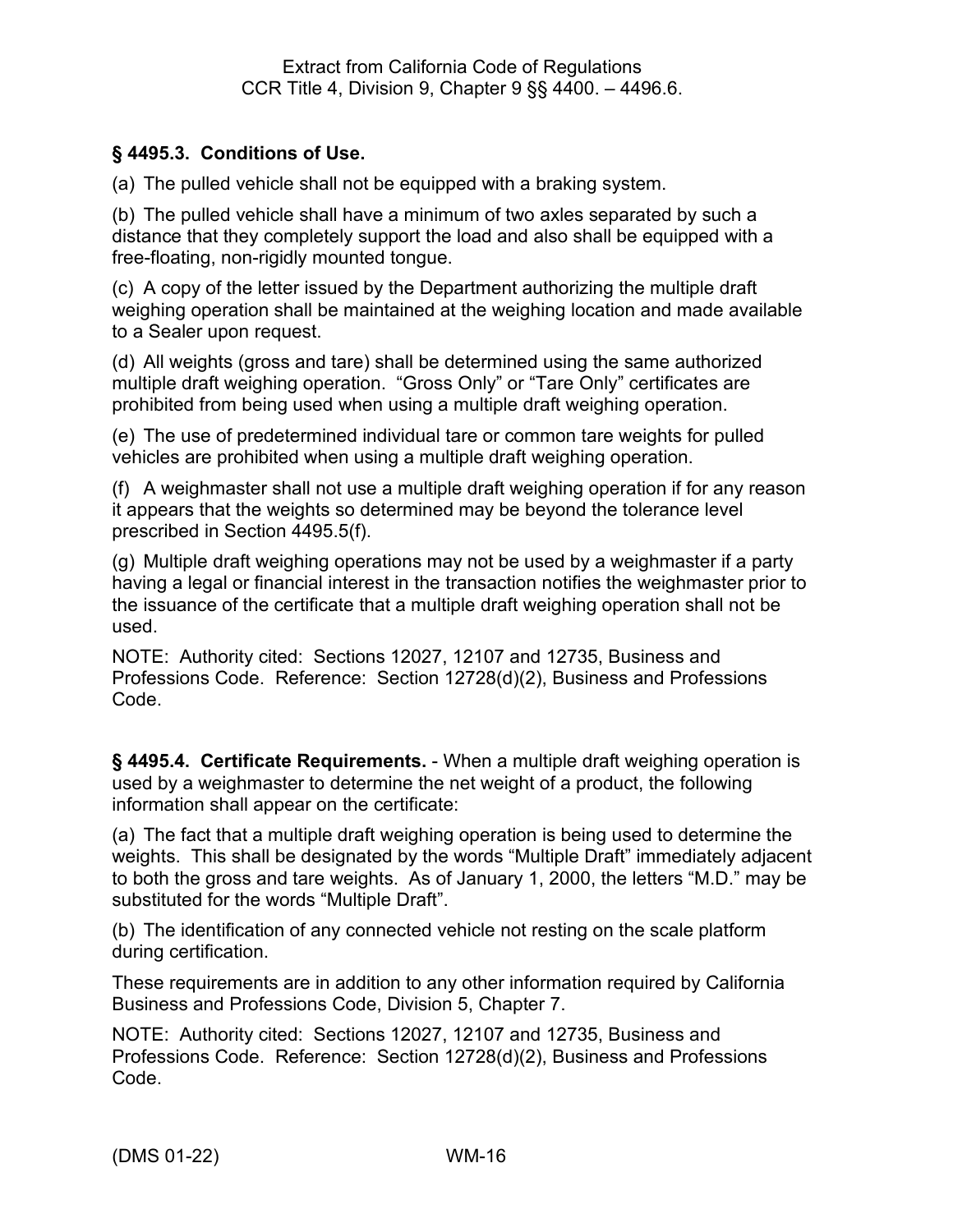<span id="page-20-0"></span>**§ 4495.5. Establishment and Tolerance.** - Data shall be compiled showing that the method used in the multiple draft weighing operation for the specific location, vehicles, and connected combinations does not introduce or result in errors not in conformance with the requirements of this article when compared to a single draft weighing operation. All testing by the Department shall be consistent with verifying the accuracy of this method. If for any reason the verification testing fails or cannot be performed safely, testing will be terminated until the deficiencies are corrected and the written request for authorization is re-submitted to the Department.

The following procedures shall be used by weights and measures officials for authorizing multiple draft weighing procedures:

(a) The applicant shall provide accessibility to all identified equipment and they shall also provide assistance from trained facility representative(s) during the verification procedures.

(b) All single draft weighings will be performed with the vehicle(s) positioned in approximately the same location on the load-receiving element of the weighing device.

(c) Vehicles shall be tested as used in the normal course of business.

(d) Multiple draft weighings shall be performed in accordance with the applicant's written procedures.

(e) A maximum of 30 single draft and 30 multiple draft net weighments shall be performed for each requested authorization.

(f) At no time shall the net weights determined using a multiple draft weighing operation differ from those using a single draft weighing operation by more than twice the scale tolerance for that net load. A weighment that exceeds the established tolerance shall be sufficient grounds for the Department to deny authorization to use the multiple draft weighing procedure.

The Department shall issue a letter either authorizing use of the multiple draft weighing operation or rejecting the application within 30 days following the completion of verification procedures.

NOTE: Authority cited: Sections 12027, 12107 and 12735, Business and Professions Code. Reference: Section 12728(d)(2), Business and Professions Code.

### <span id="page-20-1"></span>**§ 4495.6. Verification and Enforcement.**

(a) When the gross weight or tare weight of a vehicle and connected combination is recorded on a weighmaster certificate, verification of that weight shall be made by reweighing the combination using the same multiple draft weighing operation authorized by the Department. At no time shall the reweigh weight differ from the recorded weight by more than twice the scale tolerance for that weighment.

(b) If a multiple draft weighing operation is found to produce weights that are beyond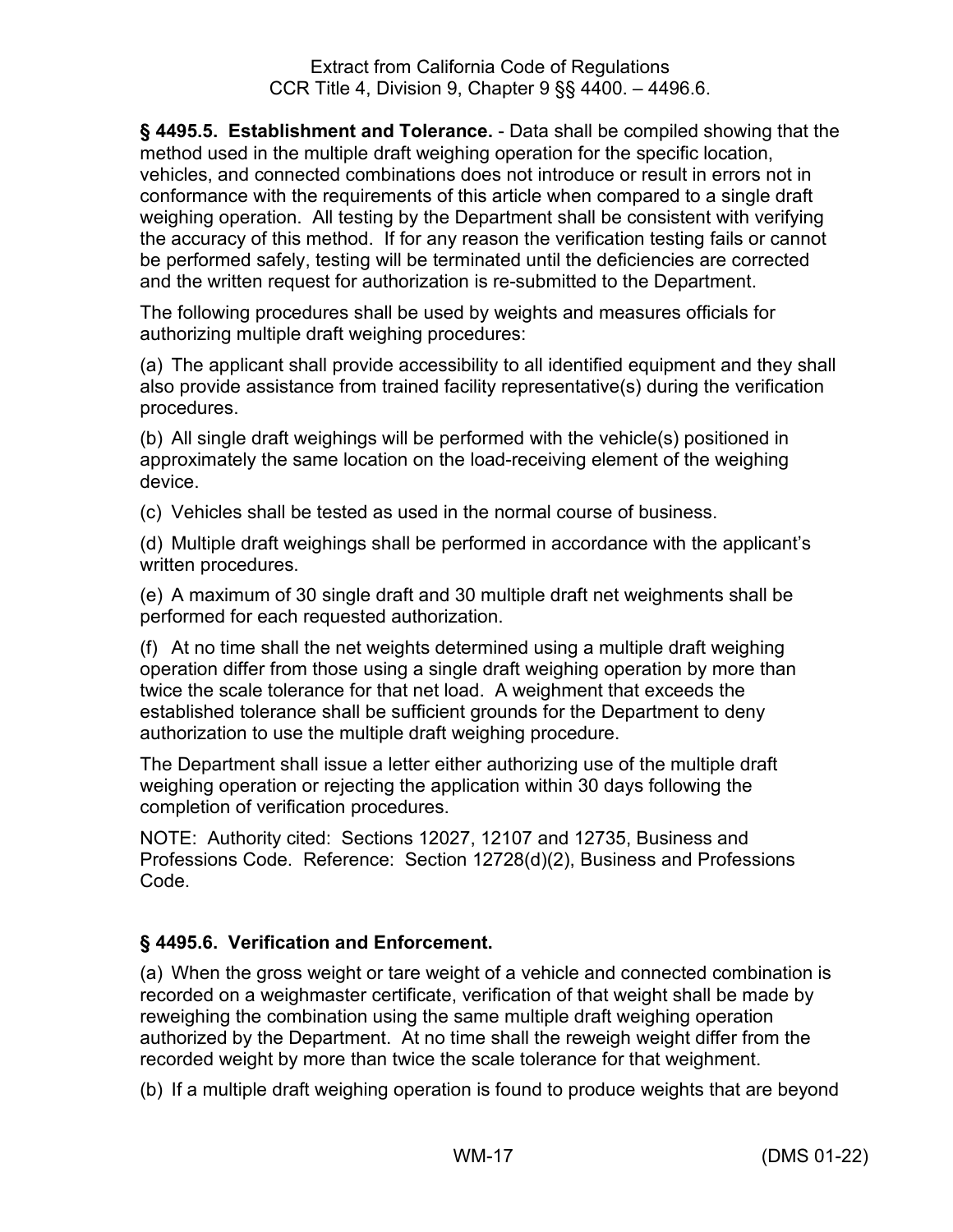the established tolerance, the Department shall issue an order stating that the multiple draft weighing operation shall not be used until it is reestablished and reauthorized by the Department.

(c) Only the approved procedure shall be used when using a multiple draft weighing operation.

NOTE: Authority cited: Sections 12027, 12107 and 12735, Business and Professions Code. Reference: Section 12728(d)(2), Business and Professions Code.

# **Article 12. Unattended Weighing Systems**

### <span id="page-21-1"></span><span id="page-21-0"></span>**§ 4496. Application.**

(a) This Article shall apply to unattended systems for weighing any vehicle moving construction materials, including, but not limited to, earth, stone, rock, sand, gravel, limestone, ready mixed concrete, cementitious materials, recycled construction materials, or asphalt paving materials to issue a weighmaster certificate to buyers who opt to utilize the unattended system.

(b) In addition to the requirements of this Chapter, unattended weighing systems shall meet the requirements of Chapter 1, sections 4000, 4001, and 4002 for applicable selection, installation, use, and maintenance requirements.

(c) This Article does not apply to:

- (1) Weighing systems where a human weighmaster or deputy weighmaster actions are required to accept and complete the weighing transaction, and
- (2) Determining the weight of palletized rock, decorative rock, pavers, landscaping materials and products not being used for construction purposes.

Note: Authority cited: Sections 12027, 12107 and 12735, Business and Professions Code. Reference: Sections 12500, 12500.5 and 12737, Business and Professions Code.

### <span id="page-21-2"></span>**§ 4496.1. Definitions.** - As Used in this Article:

(a) "Unattended weighing system" Means an automated system not directly under the supervision of a weighmaster that meets the approval, testing, and sealing requirements of Sections 12717 and 12500.5, Business and Professions Code and is intended to be operated by the vehicle driver.

(b) "Deputy Weighmaster" means the person employed or designated by the principal weighmaster to act on their behalf. In the case of an unattended weighing system, the weighing system serves as the deputy weighmaster.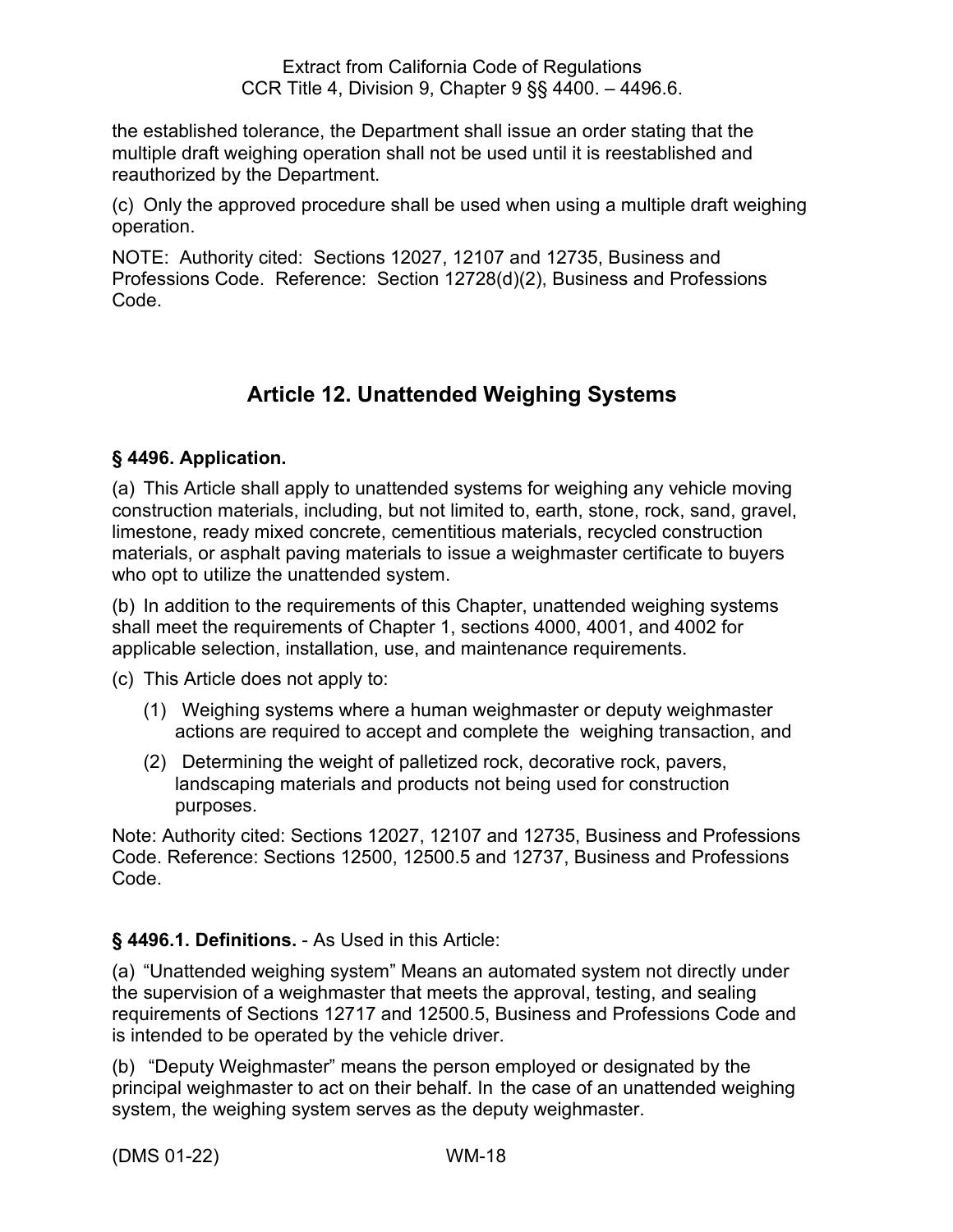(c) "Zero-load balance" means a representation of zero on the indicator when there is no load on the load-receiving element.

Note: Authority cited: Sections 12027, 12107, 12500.5 and 12735, Business and Professions Code. Reference: Sections 12500, 12500.5 and 12737, Business and Professions Code.

### <span id="page-22-0"></span>§ **4496.2. Conditions of Use.**

The following conditions apply to the use of an unattended weighing system:

(a) Zero-balance condition. The unattended weighing system shall provide a means to indicate that the system is in a zero-load balance condition and ready for use. This indication shall be visible to the driver prior to the vehicle entering onto the loadreceiving element. The unattended weighing system shall not complete a weighing operation if:

- (1) The scale is not at a zero-load balance at the start of the weighment (no load on the scale).
- (2) The indicating element is unable to automatically reset the zero-load balance when there is no load on the load-receiving element.

(b) Position of vehicle. The unattended weighing system shall have sufficient gates, sensors or other automatic means to prohibit a weighment unless the entire vehicle rests on the load-receiving element. The unattended weighing system shall not record a weighment when it determines that the vehicle is not correctly positioned on the scale.

(c) Indication and recording elements. The unattended weighing system shall be equipped with an onsite recording element, and either: 1) an audio and visual, or 2) a visual indicating element that communicates the status of the weighing process to the operator (driver) of the vehicle. The recording element shall print the weighmaster certificate at the end of the weighment. For systems equipped with the capability to issue an electronic receipt, the customer may be given the option to receive the weighmaster certificate electronically, e.g., via cell phone, computer, etc.

(d) Records security. The unattended weighing system shall be designed with a means to secure, maintain, and provide true copies of weighmaster certificates in either hard copy or electronic formats. All legally relevant data shall be stored and adequately protected against accidental or intentional changes.

(e) Access for testing and inspection of records. The unattended weighing system shall be designed with a means to access all records, and with the capability to print records for the purpose of inspection. Contact information for the principal weighmaster shall be posted at the location to facilitate compliance with this requirement.

(f) Tare capability. The unattended weighing system shall be designed with one or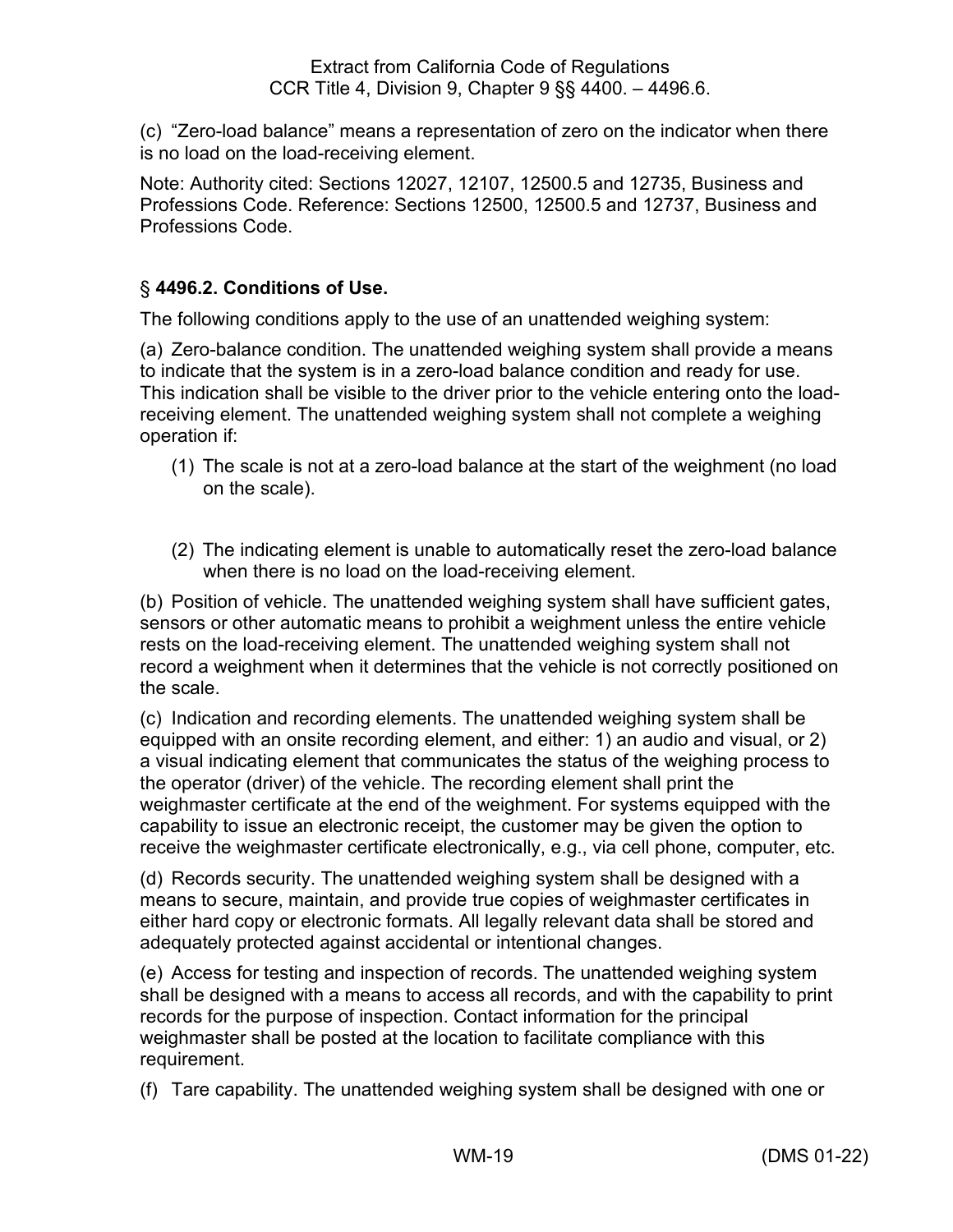more of the following tare mechanisms:

- (1) Semi-automatic tare mechanism (load balanced automatically following a single operation initiated by the operator (driver));
- (2) Pre-set tare; tare that is stored in the system memory for recall at a later time and used for multiple weighments and is valid unless the actual tare of the vehicle and/or trailer(s) has been altered. The weighmaster certificate shall note the fact that a "stored tare" or "recalled tare" weight is being used.
- (3) Manual entry of tare by the driver into the system. The weighmaster certificate shall note the fact that "manual tare" weight is being used.
- (4) Predetermined tares; if a predetermined tare is used, the system shall be capable of receiving all information required under Article 3. of this chapter and indicate on the certificate that a predetermined tare was used.

(g) Prohibited operations. The unattended weighing system shall not complete a weighing operation under the following conditions:

- (1) The unattended weighing system is designed to produce a printed ticket and one cannot be generated, e.g., if there is no paper in the printer.
- (2) The system loses communication or power, no weighing will be allowed until the system is reset; i.e., either manually or by other means returned to its normal operating condition.
- (3) The gross weight is above legal highway limits of 80,000 lb.

(h) California Type Evaluation Program Certificate of Approval. California Type Evaluation Program (CTEP) or National Type Evaluation Program (NTEP) evaluated and approved components may be used as part of an unattended weighing system. The installation and use of unattended weighing systems or separable indicating elements and software controlling the metrological functions of the unattended weighing system shall be evaluated and approved by the CTEP.

(i) Posting of weighmaster license. A copy of the current weighmaster license must be posted or continuously displayed and available at the location of the unattended weighing system. The system's unique identification number shall be listed on the license as the deputy weighmaster.

Note: Authority cited: Sections 12027, 12107 and 12735, Business and Professions Code. Reference: Sections 12500, 12500.5, 12716 and 12737, Business and Professions Code.

### <span id="page-23-0"></span>**§ 4496.3. Certificate and Records Requirements.**

(a) When an unattended weighing system is being used for weighments, the words "Unattended Weighing System" shall be included on the weighmaster certificate. The weighmaster certificate shall identify the principal weighmaster's name as it appears on the license and the unique system identification number in lieu of the deputy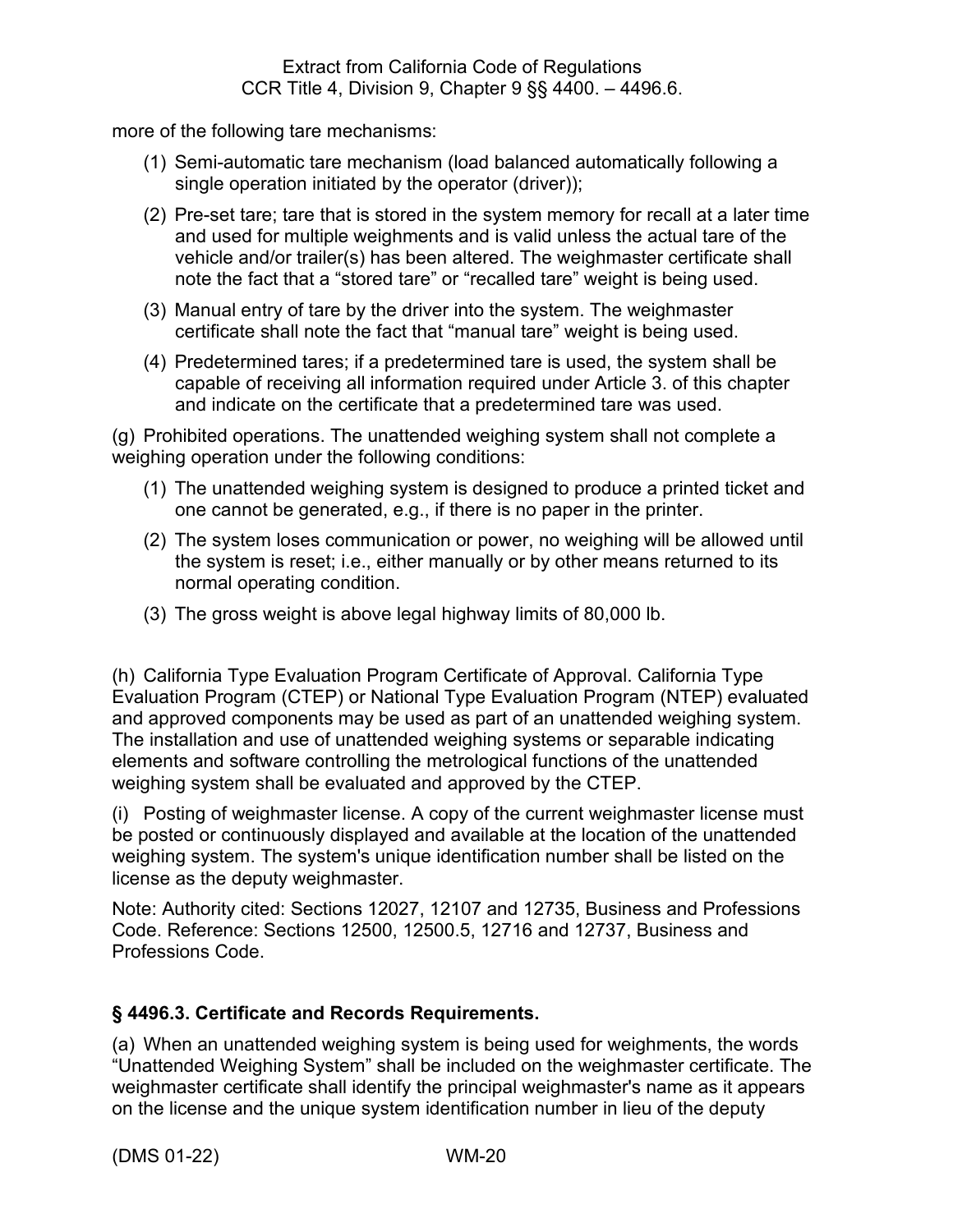weighmaster's name as required in Business and Professions Code Section 12715 (c).

(b) For the purposes of this regulation, records include synchronized photographs or video of the tractor, trailers, license plates, the commodity being weighed, and any others necessary to document the transaction. Failure to maintain legible video, photographs, etc., would be a violation of Business and Professions Code Section 12716.

Note: Authority cited: Sections 12027, 12107 and 12735, Business and Professions Code. Reference: Sections 12715, 12716 and 12737, Business and Professions Code.

### <span id="page-24-0"></span>§ **4496.4. Specifications.**

(a) Tare. An unattended weighing system shall be designed to automatically clear from its memory any indicated tare value between transactions (i.e., printing the weighmaster certificate). This does not prohibit the use of stored tares assigned to vehicles or trailers that are on the scale for a new weighment.

(b) Additional Markings: In addition to the applicable marking requirements in Chapter 1, Sections 4000, 4001, and 4002, an unattended weighing system shall be conspicuously and permanently marked or continuously displayed to the driver with the following information:

- (1) For systems that operate in unattended mode only, a statement such as "For unattended vehicle weighing applications only" or similar.
- (2) For systems that can operate in both attended and unattended modes, a statement such as "For unattended vehicle weighing applications only" shall be visible when in the unattended mode.
- (3) Operator (driver) instructions and activated controls on the system or through the driver's use of electronic equipment communicating with the system shall be clearly and conspicuously identified.
- (4) The contact information and business hours of the principle weighmaster for inspection and testing, or for reporting.
- (5) California Type Evaluation Program (CTEP) Certificate of Approval number or a corresponding CTEP addendum number, using the terms "CTEP TA" or "CTEP Approval" followed by the word "number," "No." or "#".

(c) The required information shall be located so that it is readily observable without the necessity of disassembly of the system.

Note: Authority cited: Sections 12027, 12107 and 12735, Business and Professions Code. Reference: Sections 12500, 12500.5 and 12737, Business and Professions Code.

### <span id="page-24-1"></span>**§ 4496.5. License Fees When Updated to Include Unattended Weighing**

**Systems.** - Weighmasters that wish to change operations to include unattended weighing systems will be required to pay additional fees consistent with Business